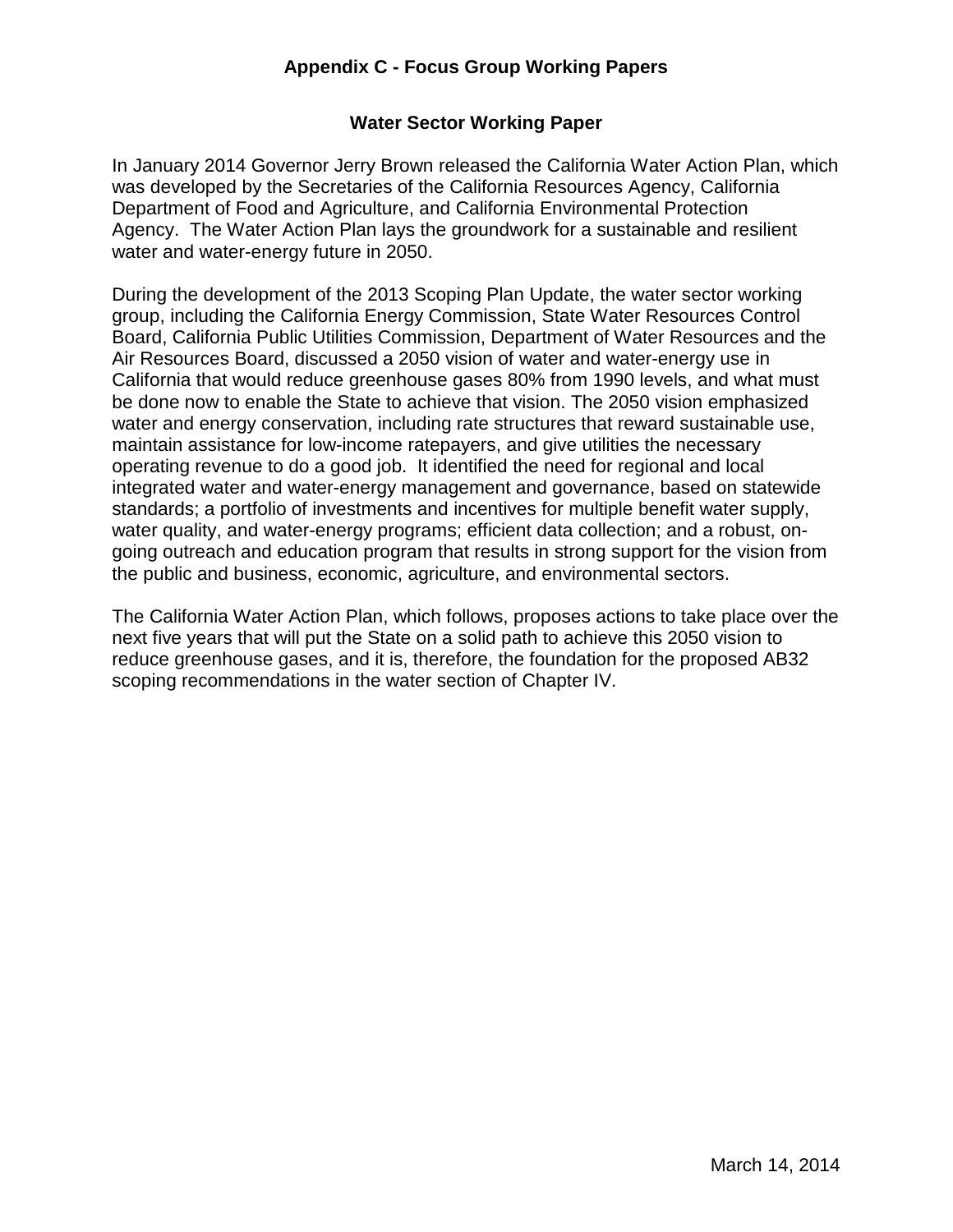# California Water Action Plan







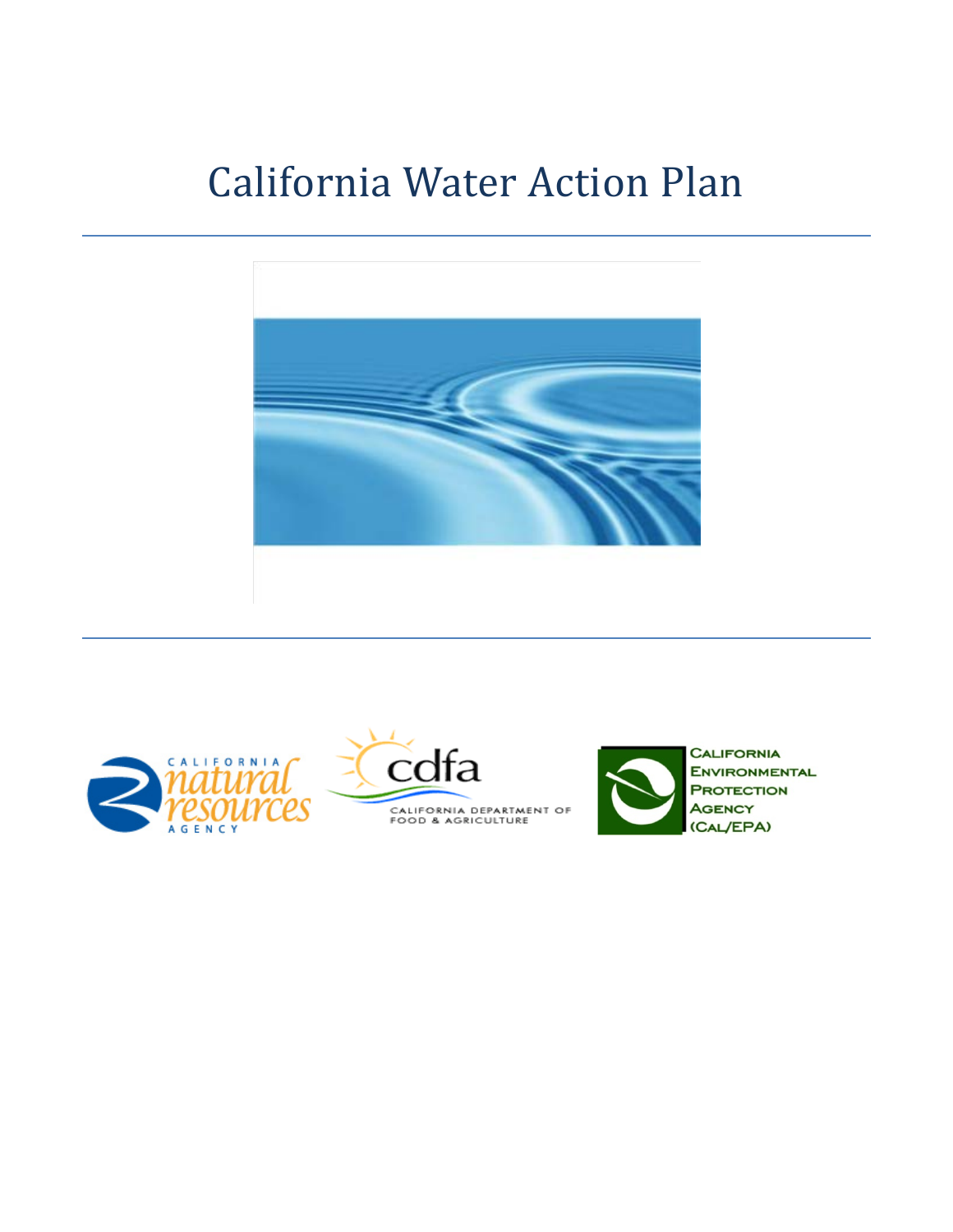

 Among all our uncertainties, weather is one of the most basic. We can't control it. We can only live with it, and now we have to live with a very serious drought of uncertain duration.

 convened an Interagency Drought Task Force and declared a State of Emergency. We need everyone in every of water and we must prepare for forest fires. As the State Water Action Plan lays out, water recycling, expanded storage and serious groundwater management must all be part of the mix. So too must be Right now, it is imperative that we do everything possible to mitigate the effects of the drought. I have part of the state to conserve water. We need regulators to rebalance water rules and enable voluntary transfers investments in safe drinking water, particularly in disadvantaged communities. We also need wetlands and watershed restoration and further progress on the Bay Delta Conservation Plan.

It is a tall order.

But it is what we must do to get through this drought and prepare for the next.

Edmund G. Brown Jr. State of the State Speech, January 22, 2014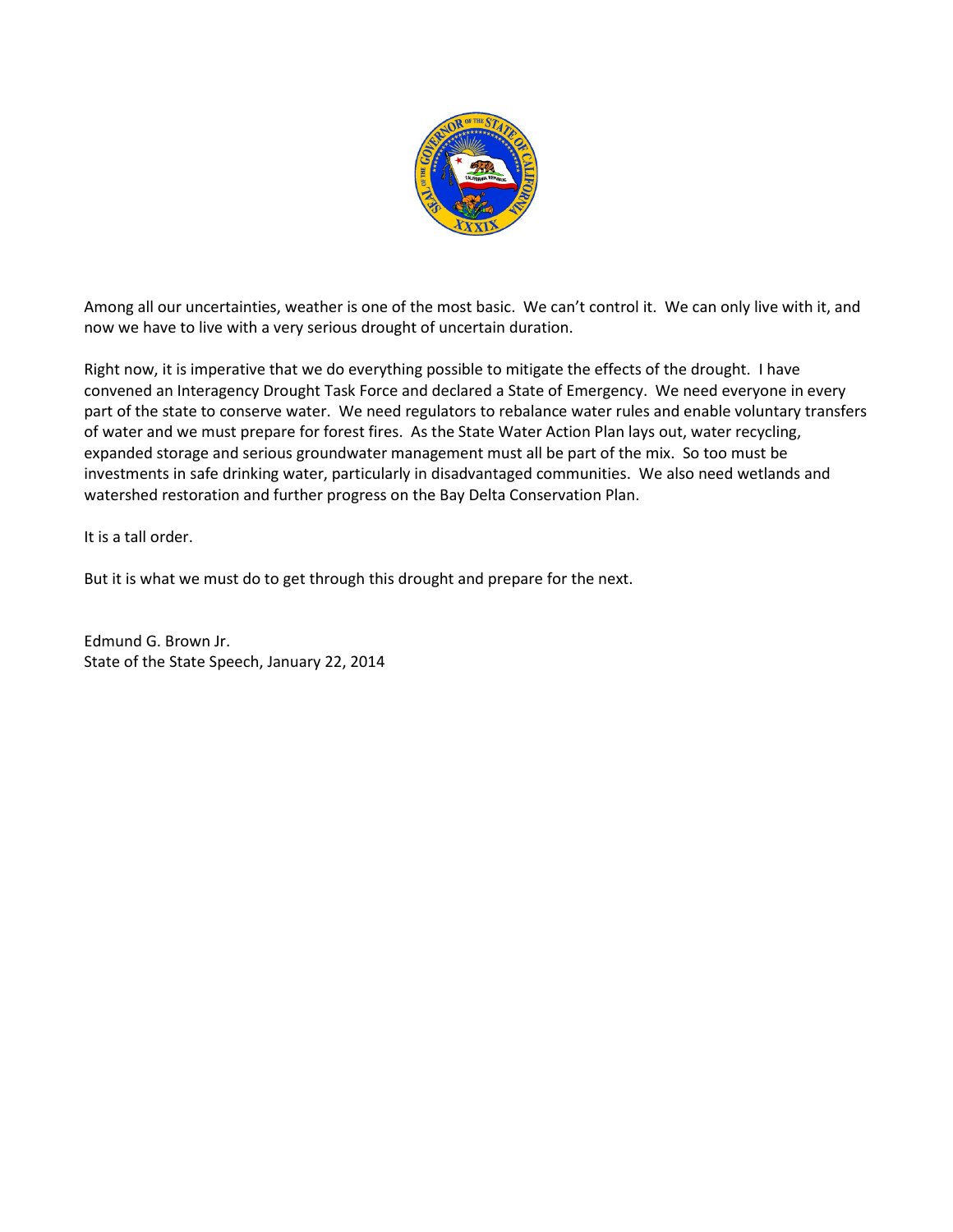# **Contents**

| <b>Introduction</b> |                                                                                                           | $\mathbf{1}$ |
|---------------------|-----------------------------------------------------------------------------------------------------------|--------------|
|                     | Challenges for Managing California's Water Resources                                                      | 1            |
|                     | Goals: Reliability, Restoration and Resilience                                                            | 3            |
|                     | Working Together and Continued Collaboration is Essential                                                 | 4            |
| <b>Actions</b>      |                                                                                                           | 4            |
|                     | Make Conservation a California Way of Life                                                                | 5            |
|                     | Increase Regional Self-Reliance and Integrated Water Management<br><b>Across All Levels of Government</b> | 6            |
|                     | Achieve the Co-Equal Goals for the Delta                                                                  | 7            |
|                     | Protect and Restore Important Ecosystems                                                                  | 9            |
|                     | Manage and Prepare for Dry Periods                                                                        | 12           |
|                     | Expand Water Storage Capacity and Improve Groundwater Management                                          | 13           |
|                     | Provide Safe Water for All Communities                                                                    | 15           |
|                     | <b>Increase Flood Protection</b>                                                                          | 15           |
|                     | Increase Operational and Regulatory Efficiency                                                            | 17           |
|                     | Identify Sustainable and Integrated Financing Opportunities                                               | 18           |
|                     | <b>Conclusion</b>                                                                                         |              |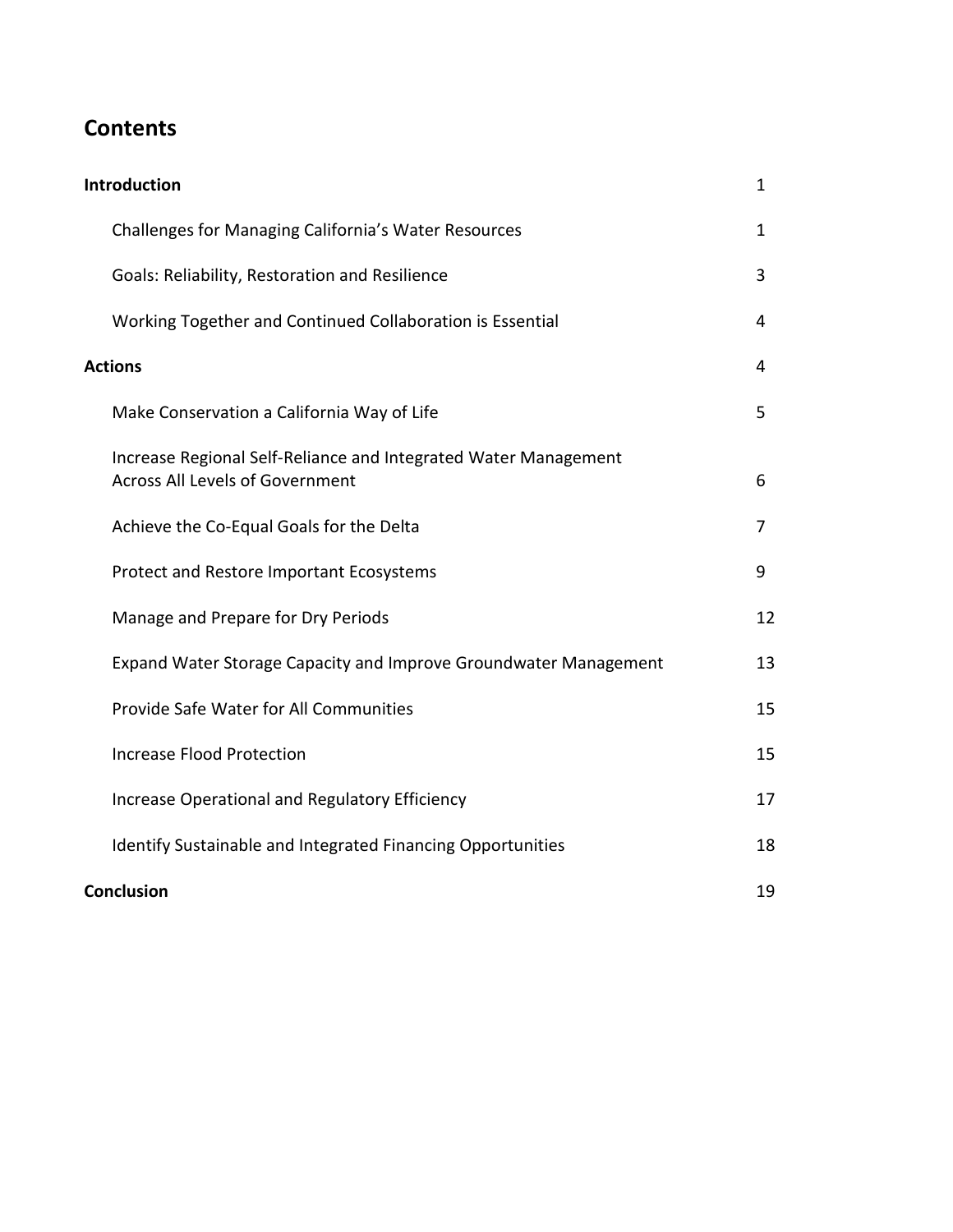# <span id="page-4-0"></span>California Water Action Plan: Actions for Reliability, Restoration and Resilience

# **Introduction**

 California has seen many flood events, including the most recent flood of 1995 when 48 of 58 counties declared a state of emergency. After two years of dry weather and shrinking reservoir supplies, we are reminded once again that nothing focuses Californians' attention on our limited water resources like drought.

 There is broad agreement that the state's water management system is currently unable to satisfactorily meet both ecological and human needs, too exposed to wet and dry climate cycles and natural disasters, and together. To be sustainable, solutions must strike a balance between the need to provide for public health and support a stable California economy. This action plan lays out our challenges, our goals and decisive actions needed now to put California's water resources on a safer, more sustainable path. While this plan commits the between federal, state, local and tribal governments, in coordination with our partners in a wide range of industry, government and nongovernmental organizations is not only important—it is essential. The input and inadequate to handle the additional pressures of future population growth and climate change. Solutions are complex and expensive, and they require the cooperation and sustained commitment of all Californians working safety (*e.g.*, safe drinking water, clean rivers and beaches, flood protection), protect the environment, and state to moving forward, it also serves to recognize that state government cannot do this alone. Collaboration contributions received from all of these partners throughout the drafting of this action plan have resulted in a comprehensive and inclusive plan.

# *Challenges for Managing California's Water Resources*

 Water has always been a scarce resource in California. Most of the precipitation falls on the west-facing slopes of Northern California mountain ranges, yet most of the population and irrigated farmland is located in the drier canals, pumps and pipelines to store water and deliver it to agricultural and urban users in dry areas. Also, in the bypasses. These changes to the physical infrastructure have resulted in unintended consequences to the natural world. In general, there is broad consensus about our challenges. southern half of the state. Precipitation is highly variable year-to-year, but the long warm summers are always dry. In the mid-20<sup>th</sup> century, state, federal and local agencies vastly expanded the state's system of reservoirs, late 20<sup>th</sup> century, significant investments were made in the state's flood protection system, including levees and

> Uncertain water supplies - Reductions in water from major watersheds like the Colorado River declining environmental conditions—have made these water supplies less reliable. Moreover, efficiency, recycled water, and groundwater recharge. The unreliable nature of these supplies threatens local, regional and statewide economies. **Collectively, the actions in this plan will**  watershed and the Sacramento-San Joaquin Delta (Delta) watershed—due to hydrologic and climate change impacts to these sources and the Cascade and Sierra headwaters will further strain supply reliability throughout the state. These sources are foundational supplies around which communities develop and manage local resources through strategies such as water use **contribute to more reliable water supplies**.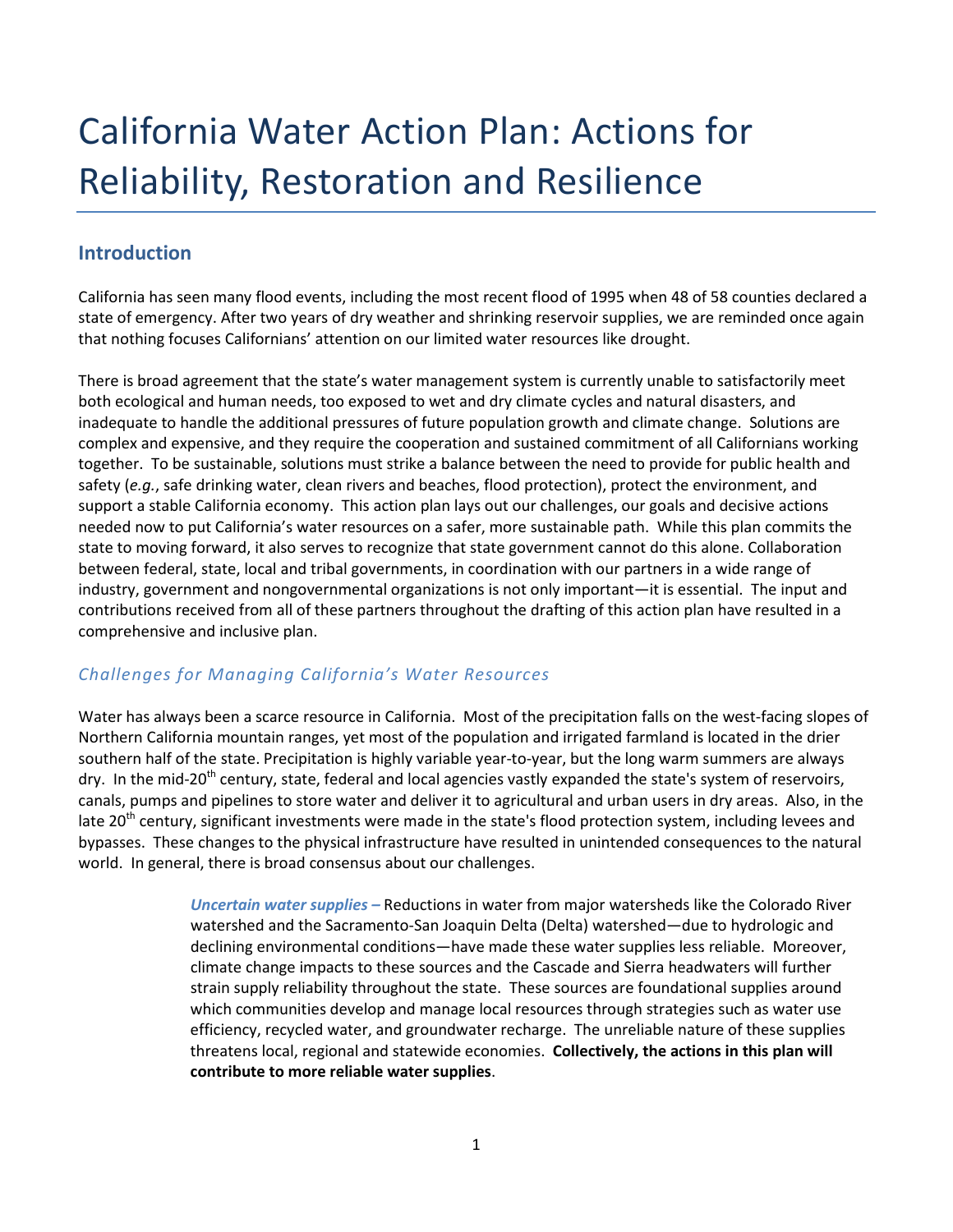*Water scarcity/drought –* California's hydrology has always included extended dry periods. Much severe damage to the economy and environment. Today some regions and many communities change makes this situation even more challenging. Less outflow of water coming from the Cascades and Sierras during periods of drought increases seawater intrusion into the Delta.<br>Improving our ability to manage scarce water supplies and over-stressed groundwater basins and sustainability. Taking action to address drought is especially urgent for agriculture where crops wither without water, and the world's growing population and food demand create food security concerns. **This action plan includes both immediate steps for 2014 as well as actions that will**  of California's water system was originally designed to withstand a seven-year dry period without struggle to maintain adequate water supplies after only a year or two of dry conditions. Climate better coordination of major reservoir operations is essential to economic and environmental **better prepare California for future droughts.** 

 *Declining groundwater supplies* **–** Groundwater accounts for more than one-third of the water difficult in California and impede our ability to address problems such as overdraft, seawater intrusion, land subsidence, and water quality degradation. Pumping more than is recharged lowers groundwater levels – which makes extracting water more expensive and energy intensive. Under certain conditions, excessive groundwater pumping could mobilize toxins that impair water quality and cause irreversible land subsidence which damages infrastructure and diminishes the  **California toward more sustainable management of our groundwater resources.**  used by cities and farms – much more in dry years, when other sources are cut back. Some of California's groundwater basins are sustainably managed, but unfortunately, many are not. Inconsistent and inadequate tools, resources and authorities make managing groundwater capacity of aquifers to store water for the future. When properly managed, groundwater resources will help protect communities, farms and the environment against the impacts of prolonged dry periods and climate change. **The strategies identified in this action plan will move** 

 public health standards, many disadvantaged communities cannot afford to do so. In addition, domestic wells are drying up in many areas. All Californians have a right to safe, clean, affordable *Poor water quality –* It is a fact that millions of Californians rely, at least in part, on contaminated groundwater for their drinking water. While most water purveyors blend or treat water to meet and accessible water adequate for human consumption, cooking and sanitary purposes. Safe water is necessary for public health and community prosperity. **The methods set forth in this action plan will improve the organization of our water quality programs and create new tools to help ensure that every Californian has access to safe water.** 

 *Declining native fish species and loss of wildlife habitat –* California's once robust native fish salmon and other fish as endangered and threatened. Wildlife habitat is also being lost at a rapid pace. Climate change further threatens the state's natural biodiversity. Many do not understand sustainability of all of California's communities. **The objectives in this action plan include**  populations are at or near historic lows. Federal and state fish agencies now list many species of that our fish and wildlife are part of the complex system that provides and protects California's water resources. Tourism and fishing which provide economic benefits to local communities and to the state are also reliant on healthy ecosystems. Declining species and lost habitat disrupt the cultural, spiritual and ecological practices of California's Native American tribes. Simply put, California's diverse and unique ecosystems are irreplaceable and their loss threatens the **aggressive ecosystem restoration and other steps that will restore fish populations and benefit wildlife.**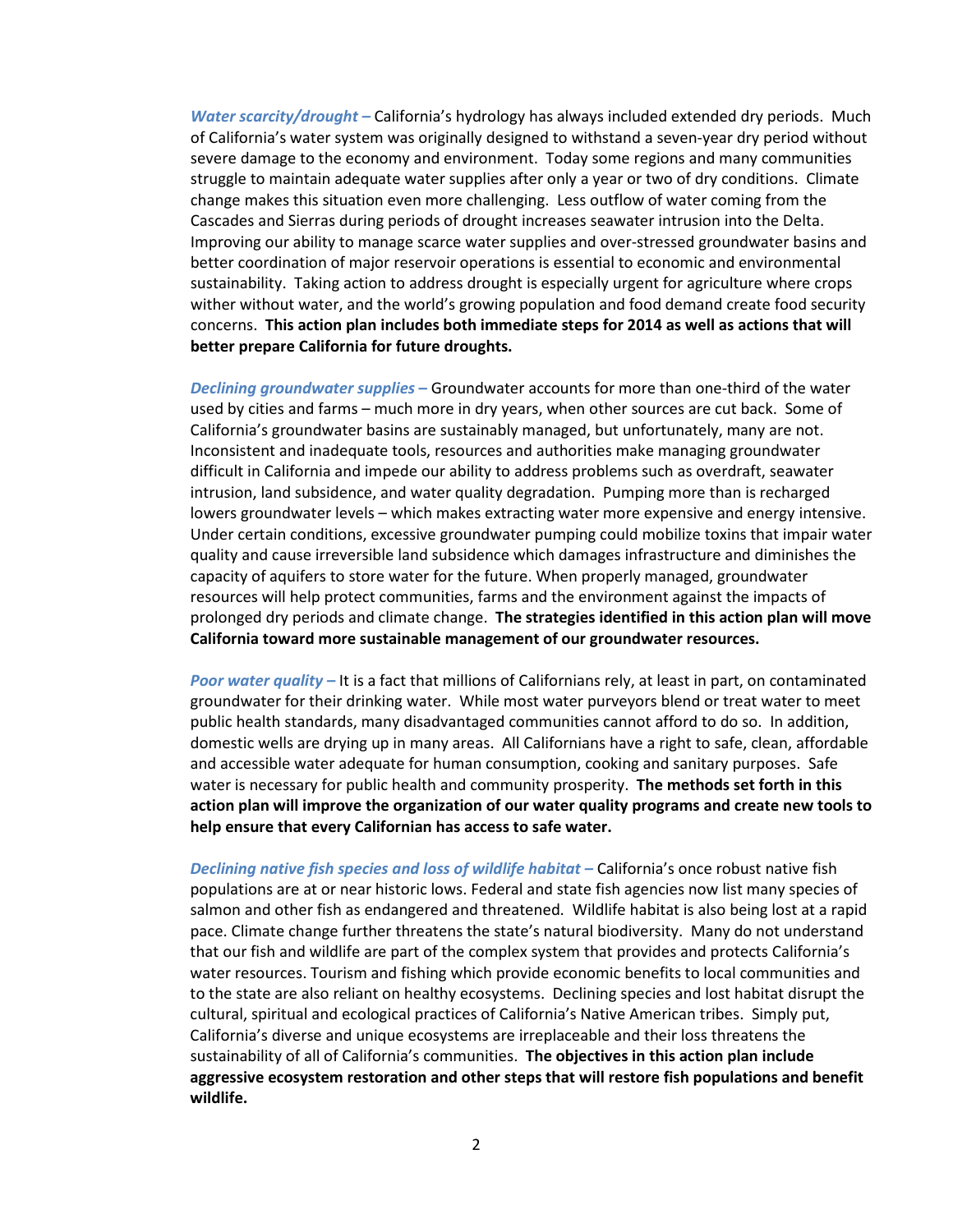<span id="page-6-0"></span> *Floods –* Over 7 million Californians live in a floodplain. Historically, flooding has occurred in all regions of the state. Our state's capital, Sacramento, has one of the lowest levels of flood protection of any major city in the nation. Climate change will only exacerbate this problem. More precipitation will fall as rain rather than snow, snowmelt will occur earlier, and there will be more extreme weather events. **This action plan will serve to coordinate and streamline flood control efforts and result in multi-benefit flood projects, helping to mitigate the significant investments needed to improve flood protection for existing communities and infrastructure.** 

 *Supply disruptions –* Many parts of California's water system are vulnerable to earthquakes and flooding, particularly the Delta, which serves as the conveyance hub for a substantial percentage of all water supplies in the Bay Area, the San Joaquin Valley, and Southern California. A large water supply unreachable or unusable for urban and agricultural needs for months. **The**  earthquake along any of five major faults or a major storm-induced levee failure could render this **combined benefits of many of the actions in this plan will better prepare us to manage through potential disruptions in the system.** 

Population growth and climate change further increase the severity of these risks – The state's population is projected to grow from 38 million to 50 million by 2049.<sup>[1](#page-6-1)</sup> The effects of climate change are already being felt and will worsen. The Sierra snowpack is decreasing, reducing of higher temperatures and may also be related to air pollution that deposits fine particulate on Higher river and ocean water temperatures will make it harder to maintain adequate habitat for native fish species. Higher ocean temperatures will alter the already changing weather patterns. Sea level rise threatens coastal communities and islands in the Delta. Sea level rise also amplifies seawater in a large earthquake or storms that breach levees. **The strategies identified in this which threaten the health of our natural systems and our ability to meet our diverse water supply and water quality needs**. natural water storage and altering winter and spring runoff patterns. This is most likely the result the surface of snow, changing its reflectivity and causing it to absorb more heat and melt faster. the risk that the pumps that supply cities and farms with Delta water will be inundated with **action plan will help protect our resources from more frequent and more severe dry periods** 

#### *Goals: Reliability, Restoration and Resilience*

 $\overline{a}$ 

 The California Water Action Plan has been developed to meet three broad objectives: more reliable water resources system (water supply, water quality, flood protection, and environment) that can better withstand inevitable and unforeseen pressures in the coming decades. Over the next five years, the actions discussed below will move California toward more sustainable water management by providing a more reliable water supply for systems and environment become more resilient. systems and environment become more resilient.<br>1<http://www.dof.ca.gov/research/demographic/reports/projections/view.php>California's population will cross the 50 million mark in supplies, the restoration of important species and habitat, and a more resilient, sustainably managed water our farms and communities, restoring important wildlife habitat and species, and helping the state's water

<span id="page-6-1"></span><sup>2049</sup> and grow to nearly 52.7 million by 2060.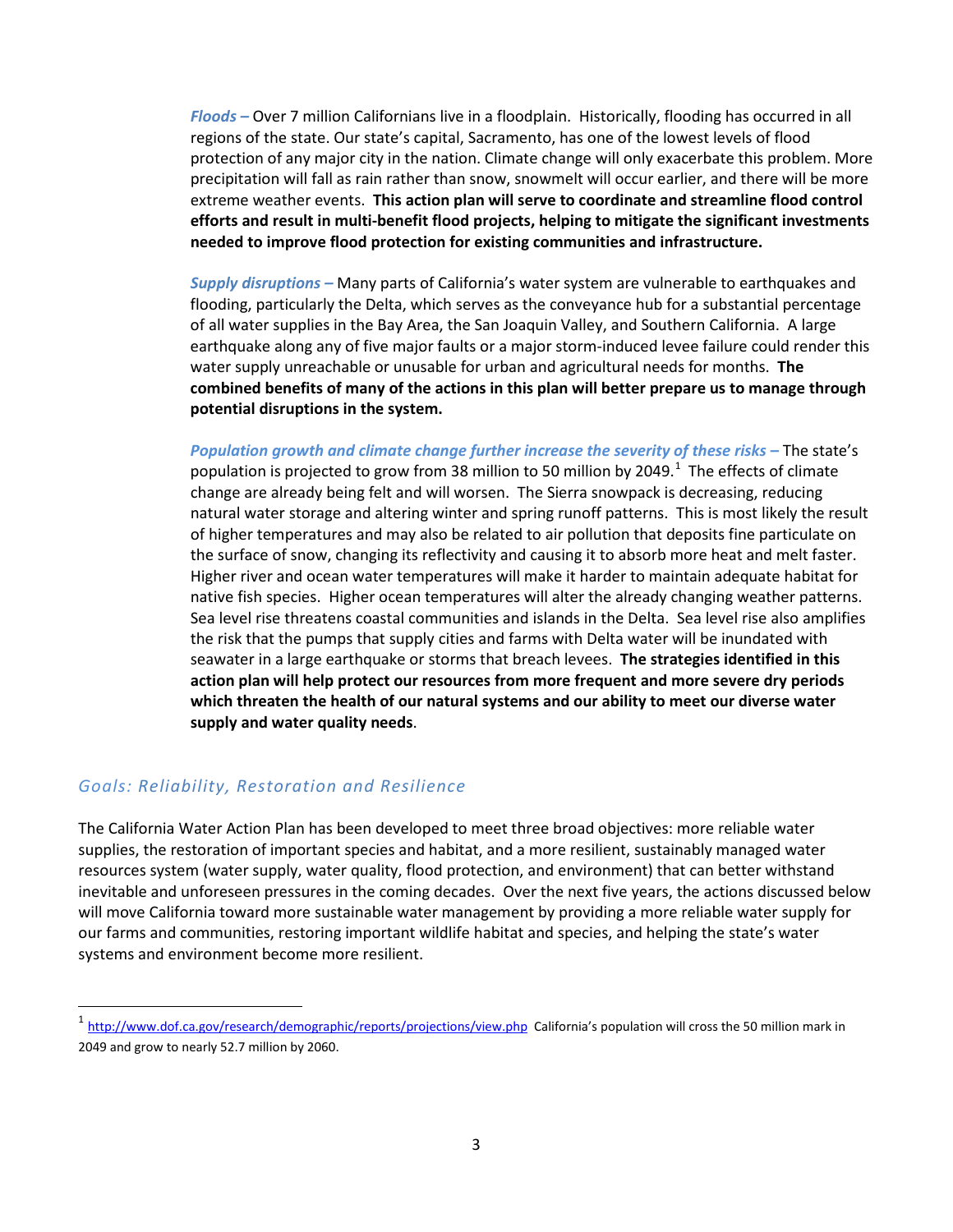#### <span id="page-7-0"></span> *Working Together and Continued Collaboration is Essential*

 Despite the many challenges for water management in California, there is good progress to report. There are seawater desalination. There is increased focus on projects with multiple benefits, such as stormwater capture water supplies. These diversified regional water portfolios will relieve pressure on foundational supplies and make communities more resilient against drought, flood, population growth and climate change. thousands of important projects that are being planned or implemented by all levels of government as well as by conservationists, tribes, farmers, water agencies and others. State, regional and local agencies have increasingly been pursuing a strategy of making regions more self-reliant by reducing water demand and by developing new or underused water resources locally. In the future, most new water will come from a combination of improved conservation and water use efficiency, conjunctive water management (i.e., coordinated management of surface and groundwater), recycled water, drinking water treatment, groundwater remediation, and brackish and and floodplain reconnection, that can help simultaneously improve the environment, flood management and

 This Water Action Plan does not replace these local efforts. It complements and leverages them. Collaboration is essential. Successful implementation of this plan will require increased collaboration between state, federal and is also a key partner. local governments, regional agencies, tribal governments, and the public and the private sectors. The Legislature

is also a key partner.<br>Water has shaped California's past, its present, and will help define its future. Water has always been among the state's most contentious issues. California is at its best when people come together in the face of adversity to solve difficult problems. Only by working together can we improve and sustain the state's water future for generations to come.

### **Actions**

- 1. Make conservation a California way of life;
- 2. Increase regional self-reliance and integrated water management across all levels of government;
- 3. Achieve the co-equal goals for the Delta;
- 4. Protect and restore important ecosystems;
- 5. Manage and prepare for dry periods;
- 6. Expand water storage capacity and improve groundwater management;
- 7. Provide safe water for all communities;
- 8. Increase flood protection;
- 9. Increase operational and regulatory efficiency;
- 10. Identify sustainable and integrated financing opportunities.

 for a sustainable and resilient future and are critical to moving the state forward now. They reflect an integration of new ideas with the ongoing important work that the state and federal government, local agencies, and others are already engaged in and require coordination and collaboration across levels of government. They will not address all of our challenges. Some of these actions are new proposals. Some are currently being planned and cooperation of many partners; the state's role is to lead, help others, and remove barriers to action. Together, these actions address the most pressing water issues that California faces while laying the groundwork should be completed more rapidly, implemented in a better way, or on a larger scale. Success will require the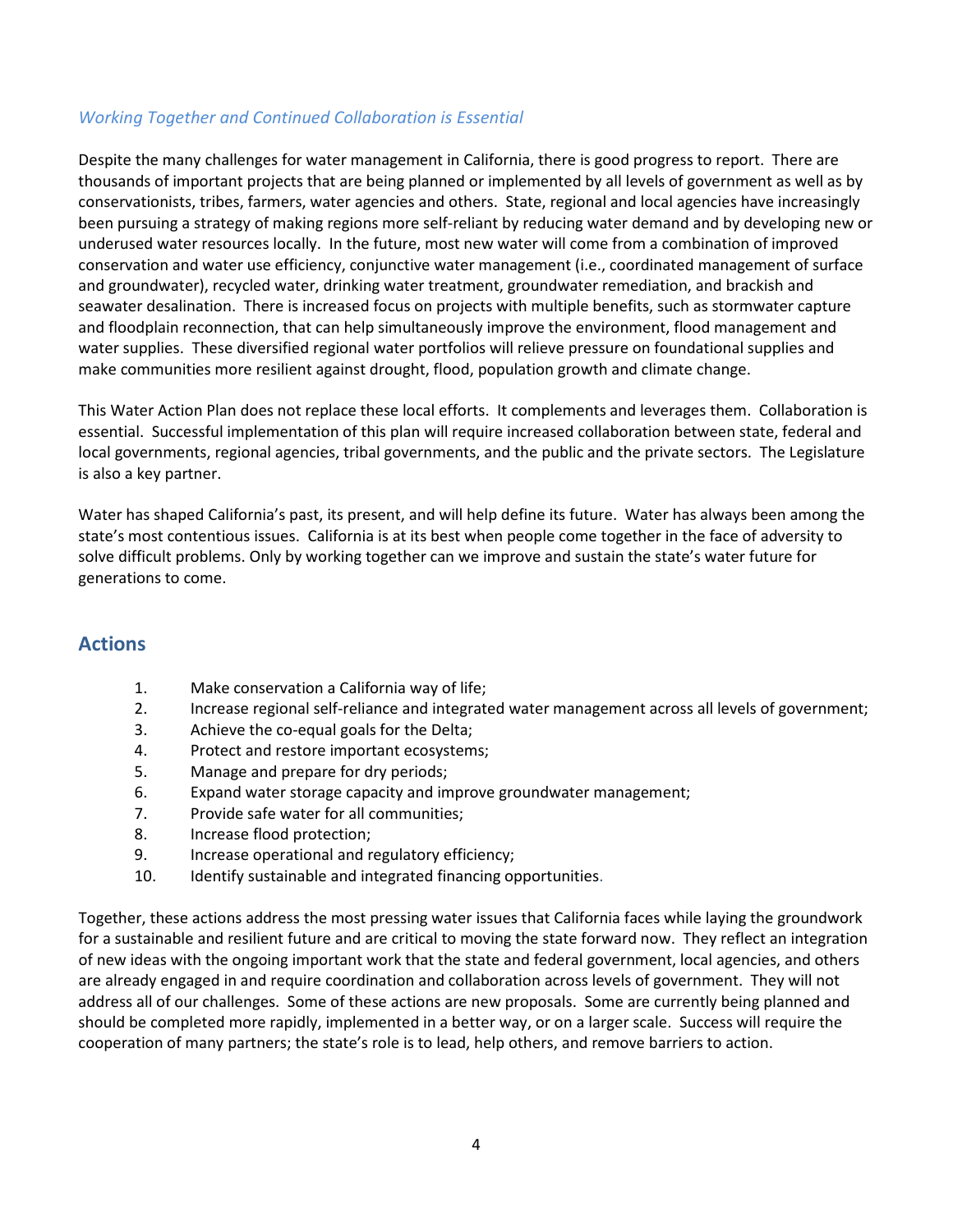#### <span id="page-8-0"></span>**1. MAKE CONSERVATION A CALIFORNIA WAY OF LIFE**

 Conservation must become a way of life for everyone in California. Much has changed in the past half century, and our technology, values and awareness of how we use water have helped to integrate conservation into our daily lives. There is more that can be done and all Californians must embrace this effort. In 2009, the state adopted the Water Conservation Act through the passage of Senate Bill X7 7 requiring that we achieve a 20 percent reduction in urban per capita water use by December 31, 2020, promoting expanded development of water management practices for agricultural water suppliers. Conservation and efficiency are also keys to reducing the energy needed to pump, transport, treat and deliver water – an important action included in the state's Climate Change Scoping Plan for reducing greenhouse gas emissions. We must continue to build on our sustainable water supplies at the regional level, and requiring agricultural water management plans and efficient existing efforts to conserve water and promote the innovation of new systems for increased water conservation.

#### • **Expand Agricultural and Urban Water Conservation and Efficiency to Exceed SBX7 7 Targets**

 governmental agencies, to promote agricultural and urban water conservation in excess of the amounts envisioned by SBX7 7. We will work collaboratively with stakeholders to identify and remove impediments to achieving statewide conservation targets, recycling and stormwater goals; to evaluate percent by 2020 targets by holding total urban water consumption at 2000 levels until 2030, achieving entities to develop performance measures to evaluate agricultural water management. The administration will expand existing programs to provide technical assistance, shared data and information, and incentives to urban and agricultural local and regional water agencies, as well as local and update targets for additional water use efficiency, including consideration of expanding the 20 even greater per capita reductions in water use. The administration will also work with local and regional

#### • **Provide Funding for Conservation and Efficiency**

 The administration will work with the Legislature to expand funding for urban and agricultural water use efficiency research, and the development and implementation of efficiency standards through existing and new programs that save water and the energy associated with water use. Conservation programs must include numeric targets and be designed to achieve the state-developed targets and performance measures.

#### • **Increase Water Sector Energy Efficiency and Greenhouse Gas Reduction Capacity**

 The administration will continue supporting the collection of regional data and development of efficiency consumers on the water-energy nexus. The administration will work with the Legislature to eliminate barriers to co-funding projects with water and energy benefits and expand and prioritize funding and technical support for water and wastewater agencies that achieve energy efficiency co-benefits and greenhouse gas reductions. standards that save water and energy associated with water use and will provide guidance on conservation rates and sustainable financing that achieve water and energy savings. The administration will also continue to collaborate with water and wastewater agencies and energy utilities to educate

#### • **Promote Local Urban Conservation Ordinances and Programs**

 Local agencies are increasingly conserving water by prohibiting certain types of wasteful water use. areas; prohibiting outdoor watering during periods of rain; and not serving water to customers in restaurants unless specifically requested. Local agencies are also pioneering incentive programs, for Examples include: prohibiting watering hard surfaces such as sidewalks, walkways, driveways or parking example, converting lawns to drought tolerant landscapes—and programs to capture rainwater.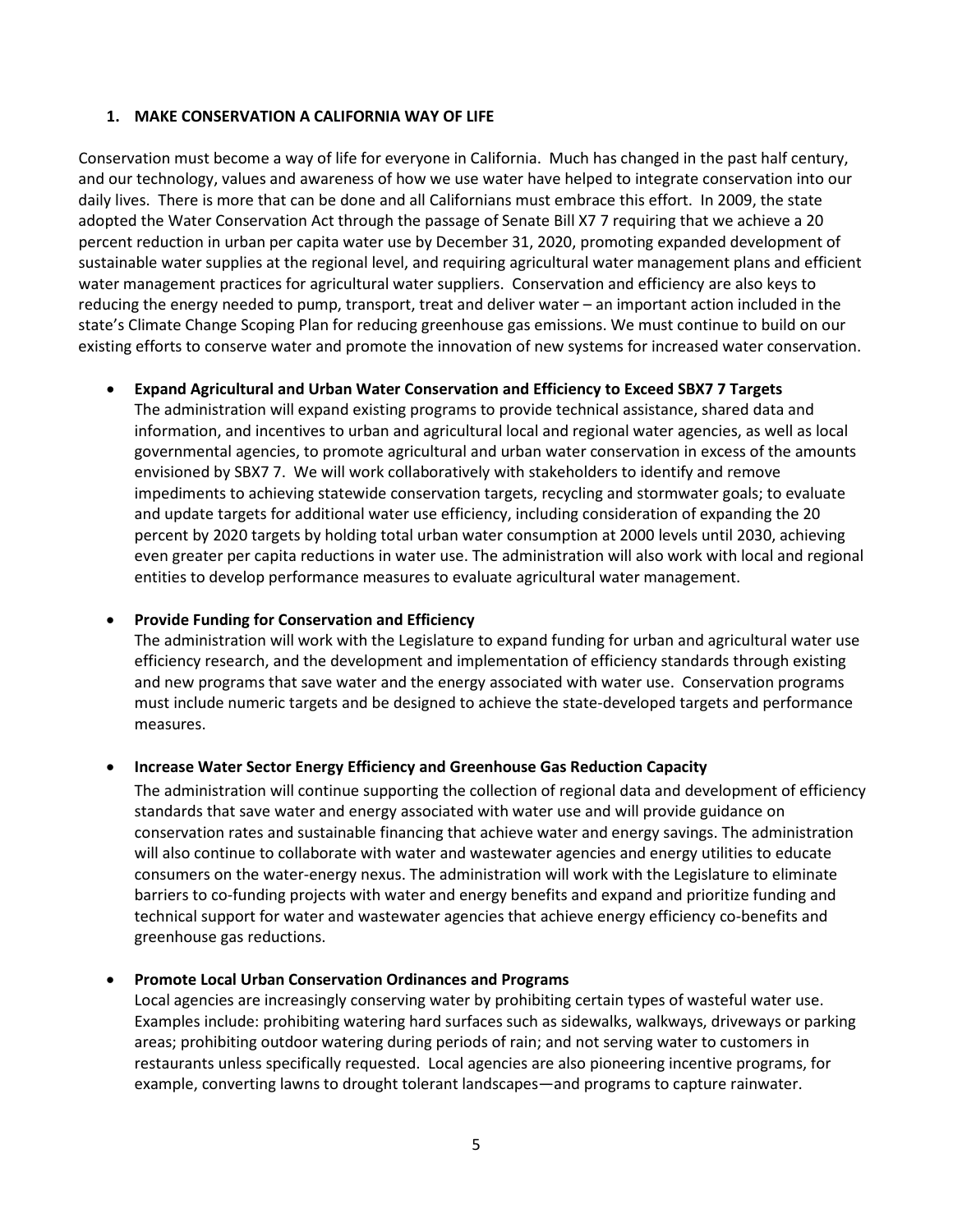#### <span id="page-9-0"></span>**2. INCREASE REGIONAL SELF-RELIANCE AND INTEGRATED WATER MANAGEMENT ACROSS ALL LEVELS OF GOVERNMENT**

 While California has vast infrastructure to store and deliver water miles from its origin, the majority of is done by agencies responsible for multiple functions such as flood management, water supply and water quality. is done by agencies responsible for multiple functions such as flood management, water supply and water quality.<br>Other times, individual agencies handle those functions separately. Over the past decade, the state has provi technical and financial assistance to regions to incentivize inter-agency/stakeholder cooperation in planning and management and protection. Called "integrated water management," this approach balances the objectives of improving public safety, fostering environmental stewardship, and supporting economic stability. Developing local to both incentivize regional integration and leverage local financial investment. infrastructure management and investment resides at the local and regional levels. Sometimes that management implementing multi-objective actions that provide both regional and statewide benefits to water resources supplies can also save energy by reducing the distance that water must be transported. State grants are provided

 Ensuring water security at the local level includes efforts to conserve and use water more efficiently, to protect or create habitat for local species, to recycle water for reuse, to capture and treat stormwater for reuse, and to remove salts and contaminants from brackish or contaminated water or from seawater. But, mostly it requires integrating disparate or individual government efforts into one combined regional commitment where the sum becomes greater than any single piece.

#### • **Support and Expand Funding for Integrated Water Management Planning and Projects**

 The administration will work with the Legislature to enhance the Integrated Water Management Planning program. Providing funding for regionally-driven, multi-benefit projects that prioritize protection of public health is critical. The administration will target funding to local regional projects that increase regional self-reliance and result in integrated, multi-benefit solutions for ensuring sustainable water resources.

#### • **Update Land Use Planning Guidelines**

 and decisions. OPR will also work with the Legislature to determine whether water should be a The Governor's Office of Planning and Research (OPR) will engage local land use authorities, California Native American tribes, and water agencies to amend the general plan guidelines to promote greater consistency between local land use plans and decisions and integrated regional water management plans mandatory feature of the general plan guidelines.

#### • **Legislation for Local and Regional Self Reliance**

 The administration will work with the Legislature to encourage local governments to adopt or amend local ordinances that enhance local and regional water supply reliability and conservation, such as ordinances that establish minimum requirements for infiltration or injection of water into the groundwater table, detection and prevention of utility system leaks, landscaping measures, and indoor/outdoor water use efficiency standards.

#### • **Provide Assistance to Disadvantaged Communities**

 economically-disadvantaged communities to promote greater participation and success in regional grant programs. The administration will provide technical assistance, tools, and allocate dedicated funds for grant administration, project development, and stakeholder collaboration to under-represented and programs.<br>
6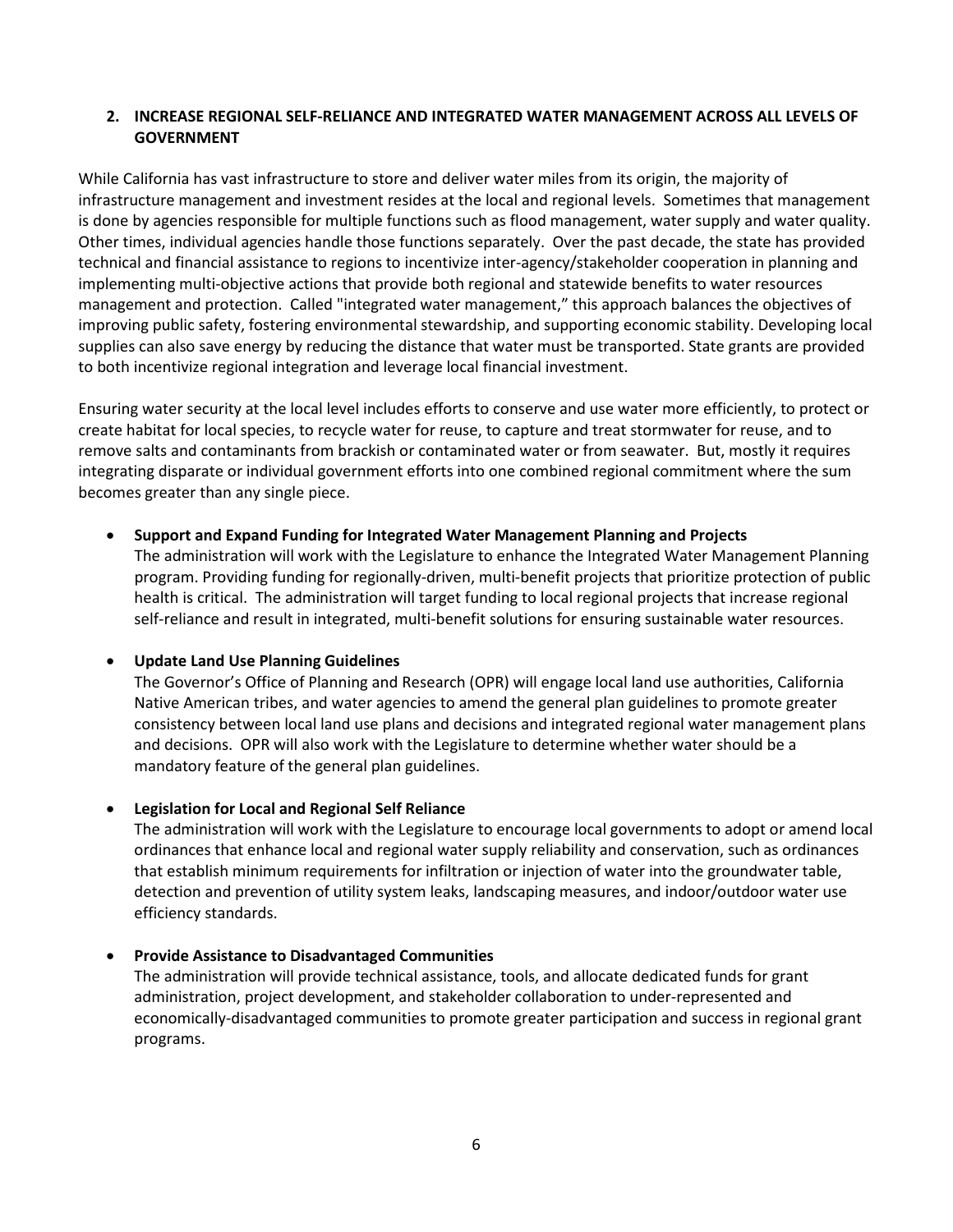#### <span id="page-10-0"></span>• **Demonstrate State Leadership**

All state agencies should take a leadership role in designing new and retrofitted state owned and leased facilities to increase water efficiency, use recycled water, and incorporate stormwater runoff capture and low-impact development strategies.

#### • **Encourage State Focus on Projects with Multiple Benefits**

 management, such as stormwater permits that emphasize stormwater capture and infiltration, which The administration will direct agencies and departments to evaluate existing programs and propose modifications to incentivize and co-fund multi-benefit projects that promote integrated water provide both flood protection and groundwater recharge benefits, and agricultural groundwater recharge projects that emphasize water quality and conjunctive use. The commitment to emphasize multiple benefit projects will be applied to most of the actions in this plan.

#### • **Increase the Use of Recycled Water**

 California needs more high quality water, and recycling is one way of getting there. The state will adopt Technical and financial assistance will be provided to projects that meet these criteria. The administration will also develop criteria for direct potable reuse and will seek to consolidate the state's recycling uniform water recycling criteria for indirect potable reuse of recycled water for groundwater recharge. programs in the State Water Resources Control Board to promote program efficiencies.

#### • **Streamline Permitting for Local Water Reuse or Enhancement Projects**

The administration will review and propose measures to streamline permitting for local projects that make better use of local water supplies such as recycling, stormwater capture, and desalination of brackish and seawater as well as projects that provide multiple benefits, such as enhancing local water supplies while improving wildlife habitat.

#### **3. ACHIEVE THE CO-EQUAL GOALS FOR THE DELTA**

 dramatically, leading to historic restrictions on water supply deliveries. Moreover, the current system relies on water flowing through a network of fragile levees from the northern part of the Delta to the pumps in the south, where two out of three fish trapped near the pumps die. These levees were not designed to resist a significant seismic event, the probability of which is greater than 60 percent over the next 50 years. They are also vulnerable as the water supply for 25 million people and 3 million acres of farmland. Plans are underway to address these The Delta is California's major collection point for water, serving two-thirds of our state's population and providing irrigation water for millions of acres of farmland. The region supports farming, wetland and riparian habitats, as well as numerous fish and wildlife species. In recent years, important fish populations have declined to major floods and rising sea levels, all of which puts unacceptable risk on the people who live in the Delta as well problems. The issues are contentious and have been for decades. But, the status quo in the Delta is unacceptable and it would be irresponsible to wait for further degradation or a natural disaster before taking action.

providing a more reliable water supply for California and to protect, restore and enhance the Delta ecosystem. natural resource and agricultural values of the Delta as an evolving place. The council recently adopted its Delta forward on the actions included in this plan, which include and build on many of the priorities included in the council's Delta Plan. The Delta Stewardship Council was created in legislation to achieve the state-mandated co-equal goals of Those two goals are to be achieved in a manner that protects and enhances the unique cultural, recreational, Plan and will establish a high-level interagency coordinating body to commence implementation of a suite of actions designed to achieve the co-equal goals. The Implementation Committee can play a strong role in moving council's Delta Plan.<br>7<br>7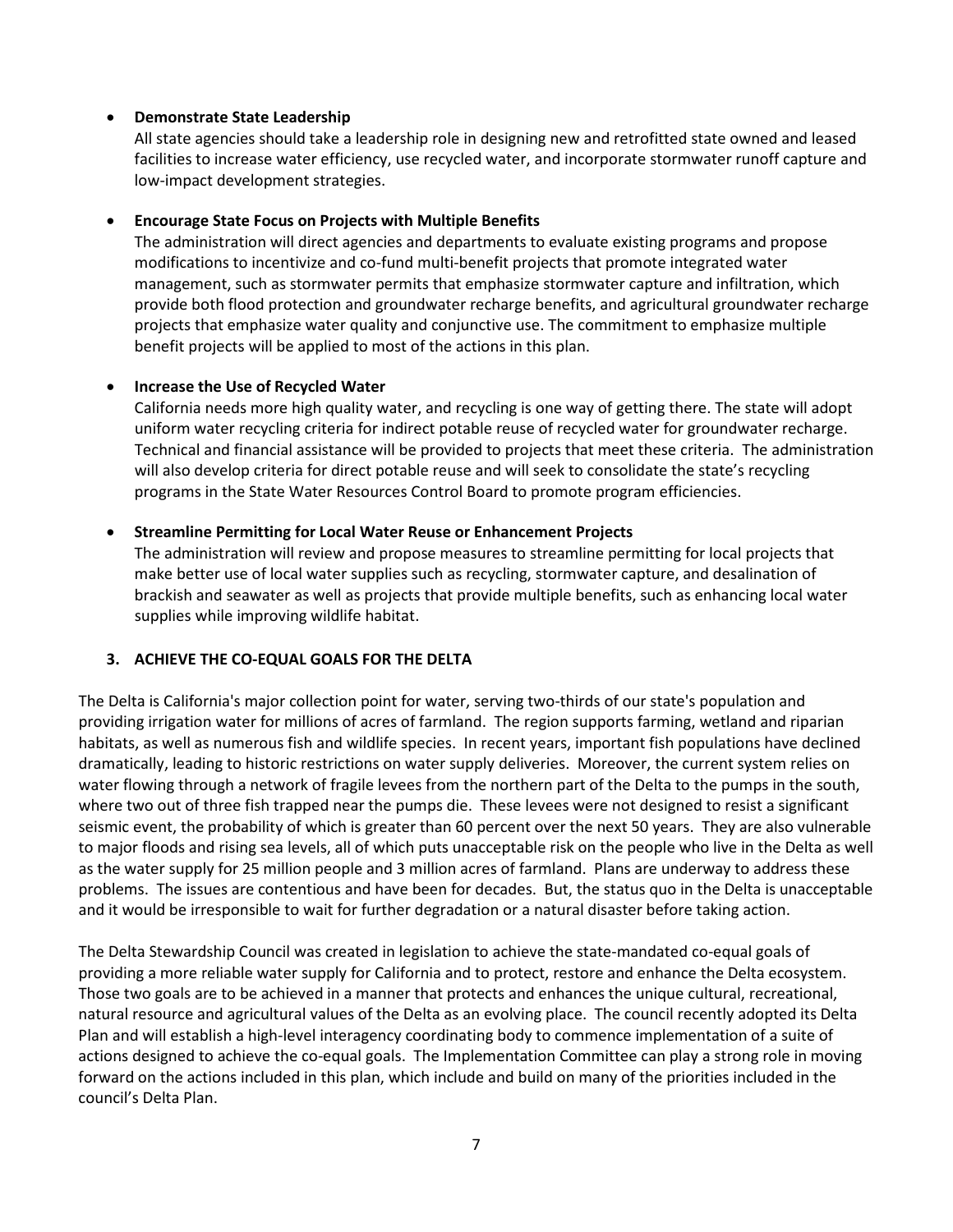#### • **Begin Implementation of the Delta Plan**

The administration directs all of its relevant agencies to fully participate in the Implementation Committee established by the Delta Stewardship Council and to work with the Delta Science Program, the Interagency Ecological Program, and others to implement the Delta Science Plan to enhance water and natural resource policy and management decisions.

 • **Complete Comprehensive Plans to Recover Populations of Threatened and Endangered Species in the Delta and Improve Water Supply Reliability for Users of Delta Water** 

 protecting dozens of species of fish and wildlife in the Delta, while permitting the reliable operation of California's two biggest water delivery projects. The Bay Delta Conservation Plan (BDCP) will help secure habitat to address the Delta's environmental challenges. The BDCP is made up of specific actions, called conservation measures, to improve the Delta ecosystem. It includes 22 conservation measures aimed at ecosystem within a stable regulatory framework. The project will be guided by 214 specific biological goals and objectives, improved science, and an adaptive management approach for operating the water programs to address other stressors. As the Delta ecosystem improves in response to the implementation State and federal agencies will complete planning for a comprehensive conservation strategy aimed at California's water supply by building new water delivery infrastructure and operating the system to improve the ecological health of the Delta. It will also restore or protect approximately 145,000 acres of improving water operations, protecting water supplies and water quality, and restoring the Delta conveyance facilities and implementing other conservation measures including habitat restoration and of the conservation measures, water operations would become more reliable, offering secure water supplies for 25 million Californians, an agricultural industry that feeds millions, and a thriving economy.

 State and federal agencies will complete the state and federal environmental review documents; seek approval of mitigation measures, including construction of water conveyance improvements. Once the BDCP is permitted, it the BDCP by the state and federal fishery agencies; secure all permits required to implement the BDCP; finalize a financing plan; complete the design of BDCP facilities; and begin implementation of all conservation measures and will become part of the Delta Plan.

#### • **Restore Delta Aquatic and Intertidal Habitat**

 restoration will be identified in the six priority areas listed in the Delta Plan: (1) Yolo Bypass; (2) Cache River floodplain; (5) Suisun Marsh; and, (6) western Delta/eastern Contra Costa County. The Department acres of intertidal and associated subtidal habitat in the Delta and Suisun Marsh. These agencies will also In coordination with restoration proposed by the BDCP, a specific set of projects or acreage for Slough Complex; (3) the confluence of the Cosumnes and Mokelumne rivers; (4) the lower San Joaquin of Water Resources, in consultation and coordination with the Department of Fish and Wildlife, the Delta Science Program, and the Delta Plan Implementation Committee will initiate projects to restore 8,000 coordinate with federal agency partners to ensure consistency with federal restoration efforts or requirements.

#### • **Implement Near-Term Delta Improvement Projects**

 the amount and quality of fish rearing habitat by improving access to seasonal floodplain habitat. In coordination with restoration proposed in BDCP, the Department of Water Resources will initiate a project to remove fish passage barriers within the Yolo Bypass and modify the Fremont Weir to increase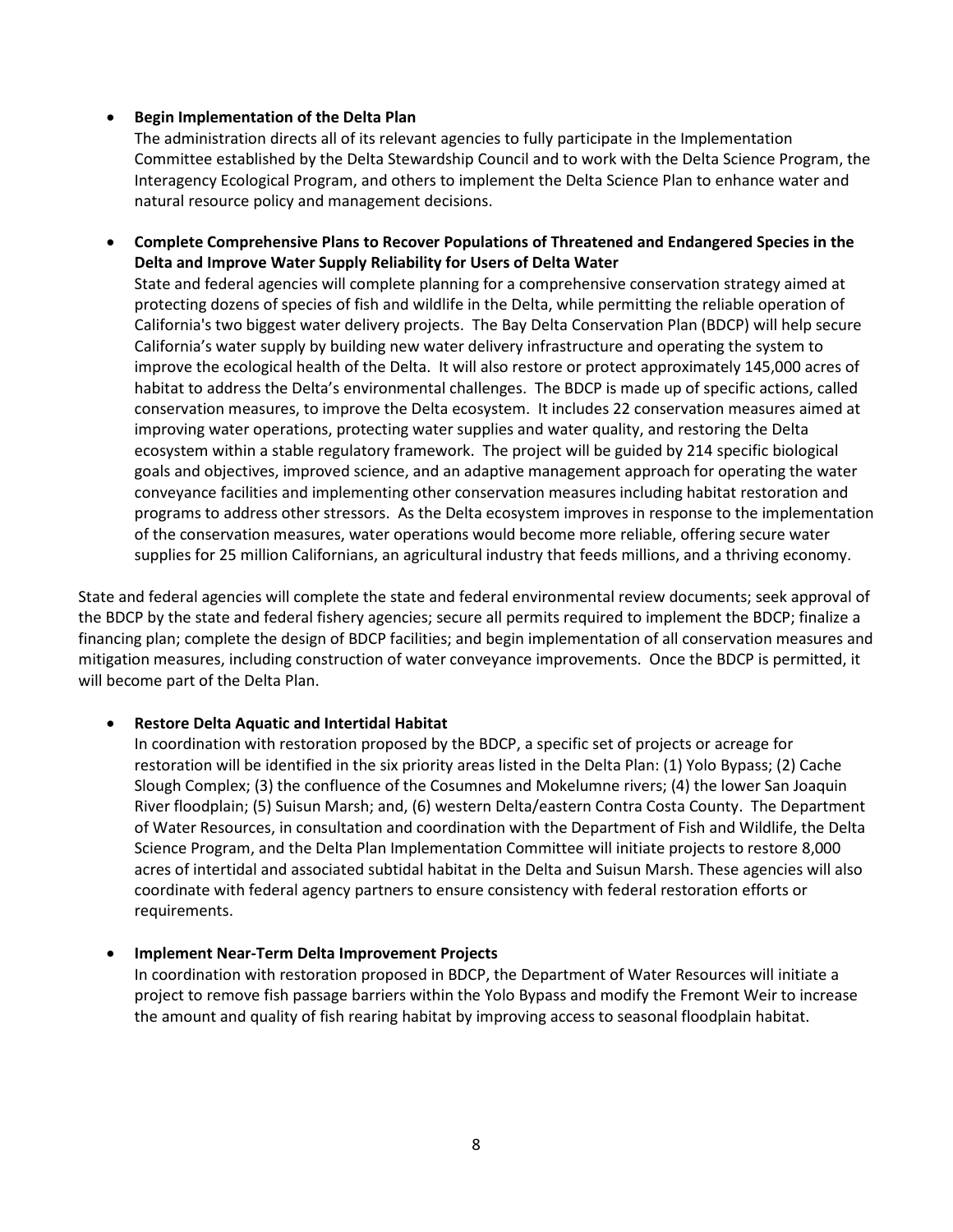#### <span id="page-12-0"></span>• **Maintain Important Infrastructure**

 The Department of Water Resources will continue implementation of the Delta Levees Subventions, Delta Special Projects, and Floodway Corridor Programs to provide financial assistance to local agencies for repair and improvement of levees and other multipurpose projects in the Delta.

#### • **Bay Delta Water Quality Control Plan**

 water including, municipal and agricultural supply, hydropower, fishery protection, recreation, and other uses. The State Water Resources Control Board will complete its update of the Water Quality Control Plan for the Delta and its upstream watersheds. The plan establishes both regulatory requirements and recommended actions. The State Water Resources Control Board's action will balance competing uses of

#### **4. PROTECT AND RESTORE IMPORTANT ECOSYSTEMS**

 Streams and rivers once ran freely from high in the mountains to downstream reaches, meandering naturally through lowland and floodplain habitats, connecting with coastal estuaries and the Pacific Ocean. The variability of natural water flows in this complex system created vibrant and resilient habitat for many species and functioned to store water, recharge groundwater, naturally purify water, and moderate flooding. Over 80 percent of the Central Valley's historical floodplain, riparian and seasonal wetland habitats have been lost in the last 150 years. This loss affects the physical and ecological processes of the Central Valley and beyond, contributes to the decline of salmon and steelhead, restricts habitat for waterfowl and other species, and impacts water supply, flood protection, and sediment control. In watersheds around the state, fish and wildlife no longer have access to habitat or enough cold, clean water at key times of the year. In response to these losses and ecological challenges, as well as in anticipation of the effects of climate change on the timing, volume and temperature of water flows, activities to protect and restore the resiliency of our ecosystems will help support fish and wildlife populations, improve water quality, and restore natural system functions. This effort will increase collaboration and transparency and ensure that management decisions are supported by the best available science.

#### • **Restore Key Mountain Meadow Habitat**

 acres of mountain meadow habitat in strategic locations in the Sierra Nevada and Cascade mountain many of which are at risk as threatened or endangered. The department will also coordinate with federal agencies, local governments, conservation organizations, tribes, and others as necessary on this action to The Department of Fish and Wildlife, in coordination with other state resource agencies, will restore 10,000 ranges, which can increase groundwater storage and provide habitat for more than 100 native species, maximize efforts and avoid duplication.

#### • **Manage Headwaters for Multiple Benefits**

 Watersheds in the Cascades, Sierra Nevada and other forested areas of the state are the places of origin for Nevada supplies all or part of the need for 23 million Californians and millions of acres of agricultural land. more than two-thirds of the state's developed water supply. Water originating in the Cascades and Sierra Up to one-half of the fresh water flowing into the Delta begins as snow and rain in these watersheds.

 Many of these crucial watersheds are in poor health due to a number of factors. A changing climate of warmer such as the recent Rim Fire will produce tons of sediment, much of which will end up in reservoirs, significantly temperatures will exacerbate the diseases and pests that create additional fire risk and, with more precipitation falling as rain instead of snow, create significant operational challenges for our reservoirs. Large, intense fires reducing storage capacity and impacting water quality.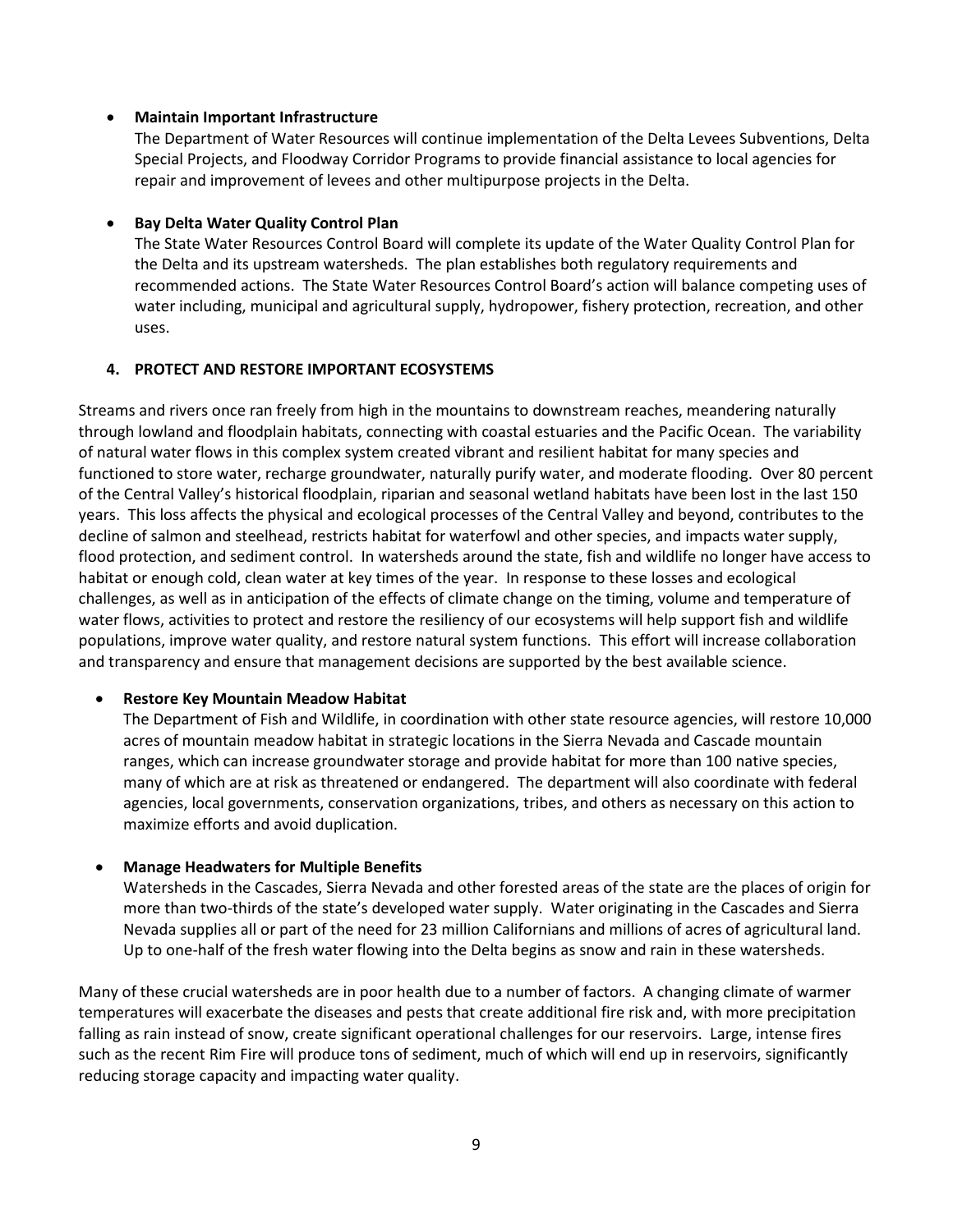In order to reduce the significant risks posed to the water resources flowing from the Cascade, Sierra and other watersheds in the state, there is a critical need to address the following:

- • Restore forest health through ecologically sound forest management. Overgrown forests not only pose a risk of catastrophic fire, but can significantly reduce water yield.
- management and improved habitat. Meadows provide a natural storage opportunity, critically • Protect and restore degraded stream and meadow ecosystems to assist in natural water important with a changing climate, while properly functioning stream systems reduce downstream sedimentation and enhance critical aquatic habitat.
- • Support and expand funding for protecting strategically important lands within watersheds to ensure that conversion of these lands does not have a negative impact on our water resources. By working with willing landowners, protection of key lands from conversion will result in a healthier watershed by reducing polluted runoff and maintaining a properly functioning ecosystem.

#### • **Bring Back Salmon to the San Joaquin River**

 achieve the goals of restoring flows to the San Joaquin River from Friant Dam to the confluence of the reducing or avoiding adverse water supply impacts. Chinook will be reintroduced pursuant to the San the conservation hatchery and research facility. The Department of Water Resources will perform fish and flows. The administration will work with the Legislature and others to secure further funding as The Department of Fish and Wildlife and the Department of Water Resources will lead the state's effort to Merced River, and bring back a naturally-reproducing, self-sustaining Chinook salmon fishery while Joaquin River Restoration Program, and the Department of Fish and Wildlife will complete construction of activities that support the implementation of channel and structural improvements that result in restoring necessary to achieve these activities and the restoration goal.

#### • **Protect Key Habitat of the Salton Sea Through Local Partnership**

 and federal restoration efforts and work with local stakeholders to develop a shared vision for the future of the Salton Sea. The Salton Sea is one of the most important migratory bird flyways in North America and is immediately threatened with reduced inflows and increasing salinity. The Department of Fish and this effort with the construction of 600 acres of near shore aquatic habitat to provide feeding, nesting and breeding habitat for birds. This project is permitted to increase to 3,600 acres and could be scaled even The Natural Resources Agency, in partnership with the Salton Sea Authority, will coordinate state, local Wildlife and the Department of Water Resources will begin immediately to implement the first phase of greater with additional resources. Concurrently, the Natural Resources Agency and the Salton Sea Authority are developing a roadmap for the Salton Sea that will evaluate additional restoration projects and identify economic development opportunities through renewable energy development.

#### • **Restore Coastal Watersheds**

 The Department of Fish and Wildlife in coordination with other state resource agencies and other stakeholders, as appropriate, will develop at least 10 off-channel storage projects, modernize at least 50 stream crossings, and also implement at least 10 large-scale habitat projects along the California coast in strategic coastal estuaries to restore ecological health and natural system connectivity, which will benefit local water systems and help defend against sea level rise.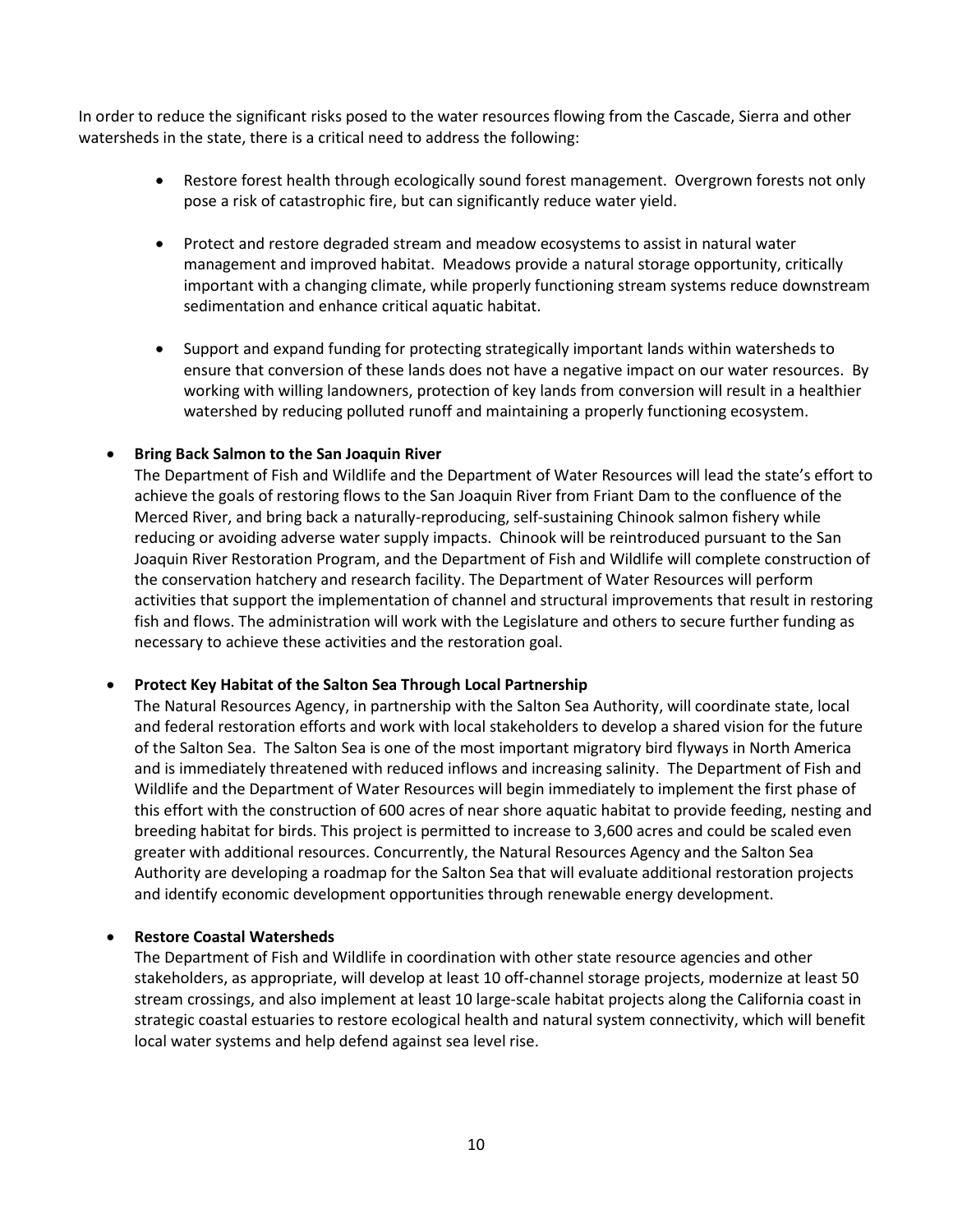#### • **Continue Restoration Efforts in the Lake Tahoe Basin**

 California, in partnership with the state of Nevada and the federal government, will continue its efforts to protect the beautiful and unique waters of Lake Tahoe. The Natural Resources Agency will maintain its bi-state efforts underway to restore, preserve and enhance the Lake Tahoe region. California's restoration efforts at Lake Tahoe include, among other things, support of the Tahoe Regional Planning role in leading the coordination of the state departments, the boards, and the conservancy involved in the Agency's implementation of its Regional Plan Update, putting into place the science provisions contained in the recently enacted SB 630, and support for projects contained in the region's Environmental Improvement Program.

#### • **Continue Restoration Efforts in the Klamath Basin**

 The Department of Fish and Wildlife and the Natural Resources Agency will continue to work with diverse stakeholders to implement the Klamath Basin restoration and settlement agreements. Those agreements include measures to improve water quality in the Klamath River, restore anadromous fish runs, including Chinook and Coho salmon, and improve water reliability for agricultural and other uses by providing a drought planning mechanism for low water years. The administration will work with Congress to secure the necessary federal authorizations for the agreements and secure the necessary funding for removal of four hydroelectric dams on the Klamath River and funding for the necessary basin restoration.

#### • **Water for Wetlands and Waterfowl**

 implement a water acquisition, management, and water use efficiency strategy in coordination with the U.S. Fish and Wildlife Service, U.S. Bureau of Reclamation, Central Valley Project Improvement Act refuge water program, and Central Valley Joint Venture to secure reliable and affordable water for managed acquire water and to replace or repair the most in need conveyances for delivering water for wetlands. The Department of Fish and Wildlife in coordination with other state resource agencies will develop and wetlands statewide. The administration will work with the Legislature, and others, to secure funding to

#### • **Eliminate Barriers to Fish Migration**

 Unscreened Diversion List in the Central Valley area. Second, the administration will work with the Legislature and others to secure funding to install or repair the top 10 unscreened diversions on the This action has three parts. First, in coordination with the Central Valley Project Improvement Act Anadromous Fish Screen Program, the Department of Fish and Wildlife will create and publish a Priority priority list described above. Third, in smaller watersheds around the state, the Department of Fish and Wildlife will complete a comprehensive analysis, working with other state and federal agencies, to optimize barrier removal projects and river and stream priorities, and then complete culvert and bridge improvement and small dam removal projects to provide anadromous fish species access to historic spawning and rearing habitat.

#### • **Assess Fish Passage at Large Dams**

 develop rim dam solution plans for the most feasible locations. Rim dams are the large dams at the base of most major river systems in California. They are too integral to California's water infrastructure to salmon and steelhead, because 95 percent of the historical habitat for these fish is above the dams. This action will require coordination with local water agencies and dam owners and operators, as well as other The Department of Fish and Wildlife, in coordination with state and federal resource agencies, will develop an evaluation and feasibility process for addressing fish passage at California's rim dams and consider removing, but, where feasible, passage around the rim dams may be necessary to recover stakeholders.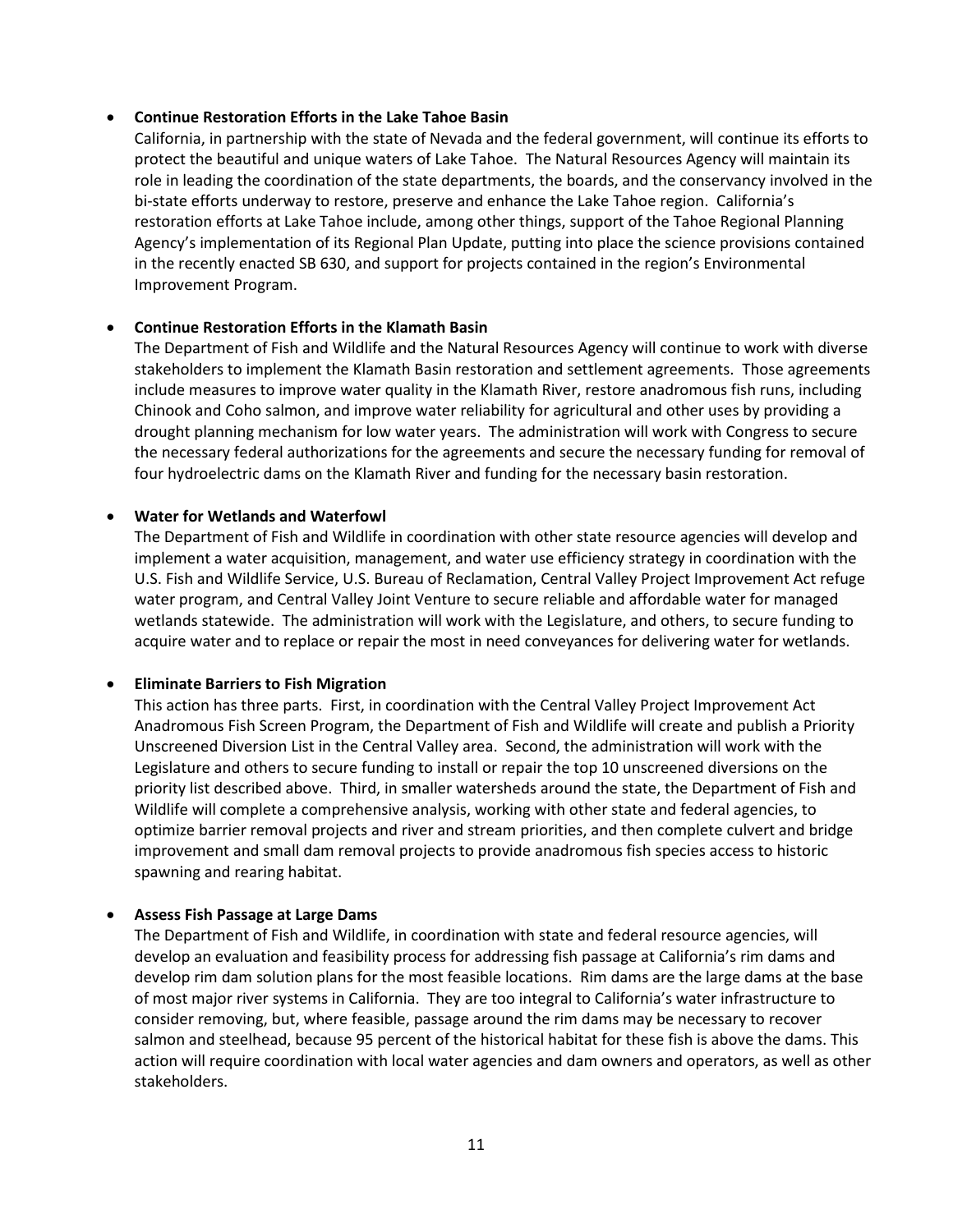#### <span id="page-15-0"></span>• **Enhance Water Flows in Stream Systems Statewide**

 The State Water Resources Control Board and the Department of Fish and Wildlife will implement a suite systems that support critical habitat for anadromous fish. These actions include developing defensible, transparent public process. When developing and implementing this action, the State Water Resources Control Board and the Department of Fish and Wildlife will consider their public trust responsibility and existing statutory authorities such as maintaining fish in good condition. of individual and coordinated administrative efforts to enhance flows statewide in at least five stream cost-effective, and time-sensitive approaches to establish instream flows using sound science and a

#### • **Achieve Ecological Goals through Integrated Regulatory and Voluntary Efforts**

 in the nation. Similarly, there are many scientific and management plans about the decline of salmon and ecosystems need enough cold, clean water at the right times of year to ensure species abundance and health and ecological function. Integration across and between all voluntary and regulatory efforts may The San Francisco Bay and Sacramento-San Joaquin River Delta are some of the most studied ecosystems steelhead in California. A fundamental ecological principle is that aquatic species and estuarine be necessary to truly achieve basic ecological outcomes.

 habitat conditions for a healthy, functional Bay Delta ecosystem. The administration, with the involvement of stakeholders, will build on the work in tributaries to the Sacramento and San Joaquin rivers, analyze the many voluntary and regulatory proceedings underway related to flow criteria, and make recommendations on how to achieve the salmon and steelhead and ecological flow needs for the state's natural resources through an As a goal, the state must continue to consider how to provide water flows necessary to meet current state policy, such as significantly increasing salmon, steelhead and trout populations while also supporting viable, selfsustaining populations of a broad range of other native aquatic species, and ensure sustainable river and estuary integrated, multi-pronged approach.

#### **5. MANAGE AND PREPARE FOR DRY PERIODS**

 Water supply reliability is critical to maintaining California's economy. Temporary shortages caused today by resources through all hydrologic conditions will reduce impacts of shortages and lessen costs of state response preparedness. The actions identified below are specifically designed to address drought conditions and make California's water system more resilient. extended, severe dry periods will become more frequent with climate change. Effective management of water actions. Many actions will help to secure more reliable water supplies and consequently improve drought

#### • **Revise Operations to Respond to Extreme Conditions**

 implement a series of administrative solutions through a transparent process to make water delivery decisions and propose options to address water quality and supply objectives in extreme conditions. conditions, adaptive management can have substantial fishery, water quality, and water supply benefits.<br>The identification of such opportunities requires continued improved water forecasting and prompt inter The identification of such opportunities requires continued improved water forecasting and prompt inter and intra agency coordination and communication. It also requires an effective coordination mechanism involving the Department of Water Resources, the U.S. Bureau of Reclamation, the State Water Project Resources Control Board, at a minimum.<br>12 State natural resources and water quality agencies, in collaboration with their federal counterparts, will Through these state agencies, the administration will exercise the maximum administrative discretion and flexibility possible to address the current dry conditions now and into 2014. Especially in drought and the Central Valley Project contractors, the state and federal fishery agencies, and the State Water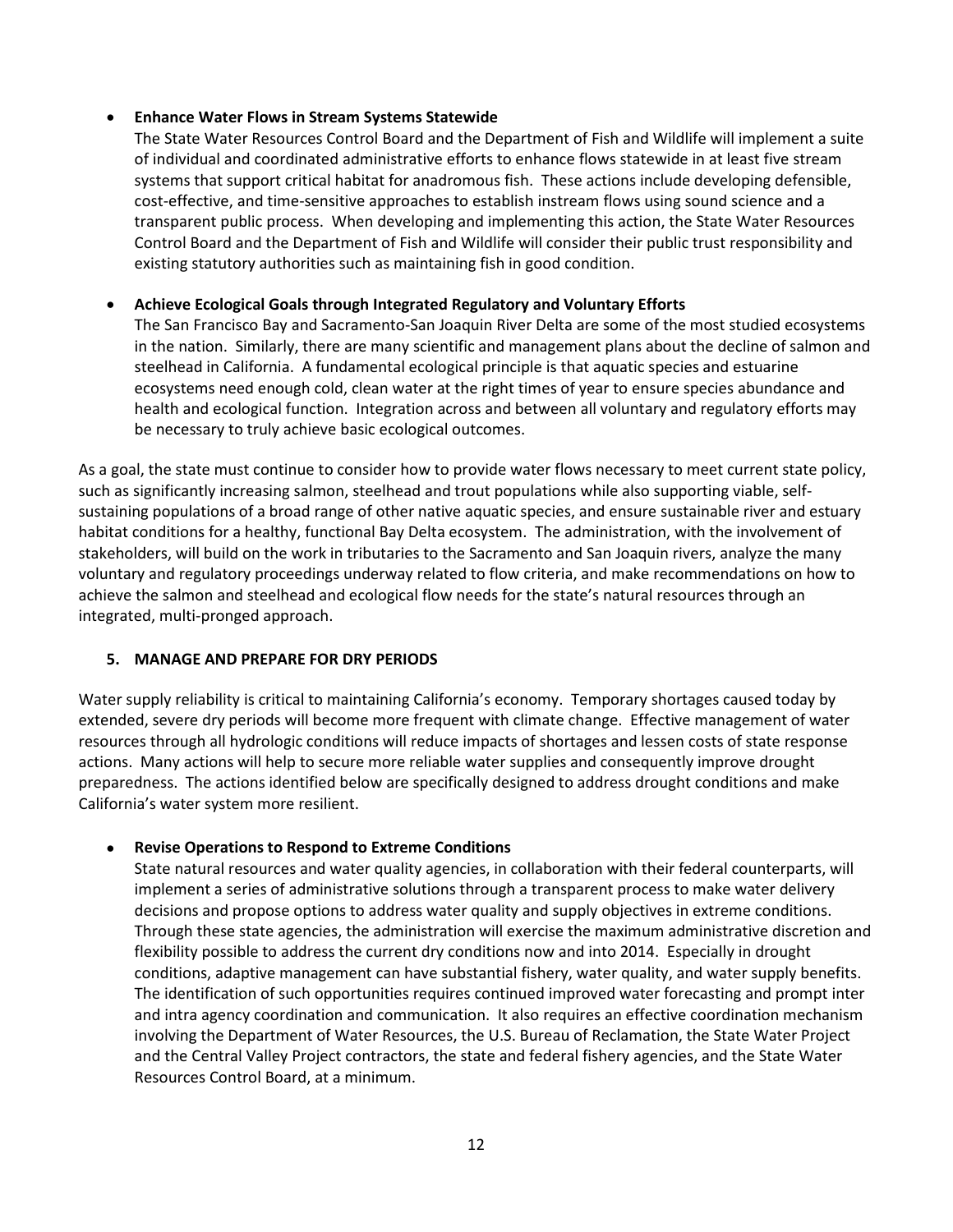#### <span id="page-16-0"></span>• **Streamline Water Transfers**

 water transfer processes to address both extreme situations and normal system operations. These surface water and third party impacts; and ensuring that transfers are based on measured water use. The State agencies, in collaboration with their federal counterparts, will take all feasible steps to streamline include refining the schedule for the water transfer process, while considering cumulative, ground and administration will also improve outreach in support of local water transfer programs.

#### **6. EXPAND WATER STORAGE CAPACITY AND IMPROVE GROUNDWATER MANAGEMENT**

 On average, the state receives about 200 million acre-feet of water per year in the form of rain and snow. In change may increase the variability. Storage, whether surface storage or groundwater storage, can hold water when it flows heavily for use at times when it does not and create greater flexibility in the system. Above ground (surface storage) can be in the form of large on-stream dams and reservoirs, or smaller on stream and off stream reservoirs. Groundwater storage consists of replenishing groundwater basins either directly through injection, or by allowing water to percolate into the ground naturally or from constructed spreading basins and some forms of management benefits. Constructing surface storage can be challenging for environmental or financial reasons. Developing groundwater storage can be challenging because many basins are contaminated and this method of storage also requires an ability to measure and withdraw water. reality, the average rarely occurs, as California has the most variable weather conditions in the nation and climate stormwater capture. Surface storage can be operated in conjunction with groundwater storage to increase opportunities for groundwater recharge during high flow periods and thereby increase comprehensive water

 The bottom line is that we need to expand our state's storage capacity, whether surface or groundwater, whether big or small. Today, we need more storage to deal with the effects of drought and climate change on water could reduce by half our largest natural storage system—the Sierra snowpack—as more precipitation falls as rain rather than snow, and as snow melts earlier and more rapidly. Moreover, we must better manage our could lead to irreversible land subsidence, poor water quality, reduced surface flows, ecosystem impacts, and the permanent loss of capacity to store water as groundwater. supplies for both human and ecosystem needs. Climate change will bring more frequent drought conditions and groundwater basins to reverse alarming declines in groundwater levels. Continued declines in groundwater levels

 Demand for water goes well beyond water supply and flood management, the traditional purposes for which California's major reservoirs were built. Today, water storage is also needed to help provide widespread public salmon, and increased flexibility to meet multiple demands, especially in increasingly dry years. The financing of additional water storage in California must reflect not just specific local benefits, but also these broader public and environmental benefits, such as seasonal fish flows, improved water quality, water cool enough to sustain benefits.

#### • **Provide Essential Data to Enable Sustainable Groundwater Management**

The administration will expand and fund the California Statewide Groundwater Elevation Monitoring Program, which provides essential data to characterize the state's groundwater basins, including identifying basins in decline. In coordination with federal, tribal, local and regional agencies, state agencies will conduct groundwater basin assessments and develop assessment reports.

#### • **Support Funding Partnerships for Storage Projects**

 The administration will work with the Legislature to make funding available to share in the cost of storage projects if funding partners step forward. The state will facilitate among willing local partners and stakeholders the development of financeable, multi-benefit storage projects, including working with local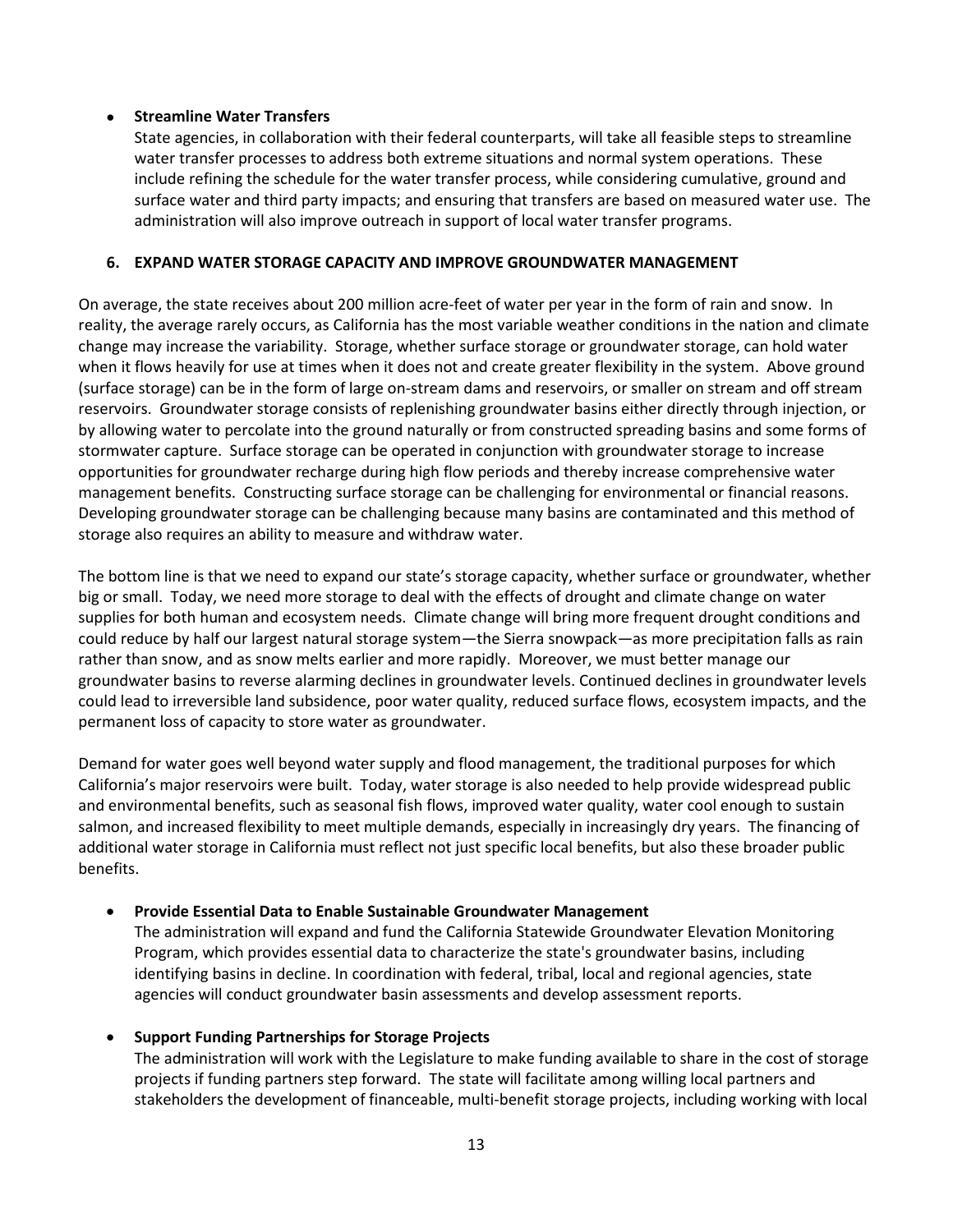Sites Reservoir. partners to complete feasibility studies. For example, the Sites Project Joint Powers Agreement, formed by a group of local government entities in the Sacramento Valley, is a potential emerging partnership that can help federal and state government determine the viability of a proposed off stream storage project –

#### • **Update Bulletin 118, California's Groundwater Plan**

 The Department of Water Resources, in consultation with the U.S. Bureau of Reclamation, U.S. Geological groundwater resources in 20 years if current groundwater management trends remain unchanged; Survey, the State Water Resources Control Board, and other agencies and stakeholders will update Bulletin 118 using field data, California Statewide Groundwater Elevation Monitoring, groundwater agency reports, satellite imagery, and other best available science, so that this information can be included in the next California Water Plan Update and be available for inclusion in future water management and land use plans. The Bulletin 118 update should include a systematic evaluation of major groundwater basins to determine sustainable yield and overdraft status; a projection of California's anticipated impacts of climate change on surface water and groundwater resources; and recommendations for state, federal and local actions to improve groundwater management. In addition, the Bulletin 118 update should identify groundwater basins that are in a critical condition of overdraft.

#### • **Improve Sustainable Groundwater Management**

 water system. The administration will work with the Legislature to ensure that local and regional agencies have the incentives, tools, authority and guidance to develop and enforce local and regional management plans that protect groundwater elevations, quality, and surface water-groundwater interactions. The administration will take steps, including sponsoring legislation, if necessary, to define local and regional and ensure no groundwater basin is in danger of being permanently damaged by over drafting. When a basin is at risk of permanent damage, and local and regional entities have not made sufficient progress to place. Groundwater is a critical buffer to the impacts of prolonged dry periods and climate change on our responsibilities and to give local and regional agencies the authority to manage groundwater sustainably correct the problem, the state should protect the basin and its users until an adequate local program is in

#### • **Support Distributed Groundwater Storage**

 management plans and removing barriers to implementation. The administration will support a comprehensive approach to local and regional groundwater management by funding distributed groundwater storage projects that are identified in groundwater

#### • **Increase Statewide Groundwater Recharge**

 The administration will work with the Legislature to discourage actions that cause groundwater basin recharge, and identifying additional data and studies needed to evaluate opportunities, such as capturing and recharging stormwater flows and other water not used by other users or the environment. overdraft and provide incentives that increase recharge. State agencies will work with tribes and federal, regional and local agencies on other actions related to promoting groundwater recharge and increasing storage, including improving interagency coordination, aligning land use planning with groundwater

#### • **Accelerate Clean-up of Contaminated Groundwater and Prevent Future Contamination**

 Substances Control will develop recommendations and take action to prevent the spread of Throughout the state, groundwater basins are contaminated by historic manufacturing, farming practices and other current uses. The State Water Resources Control Board and the Department of Toxic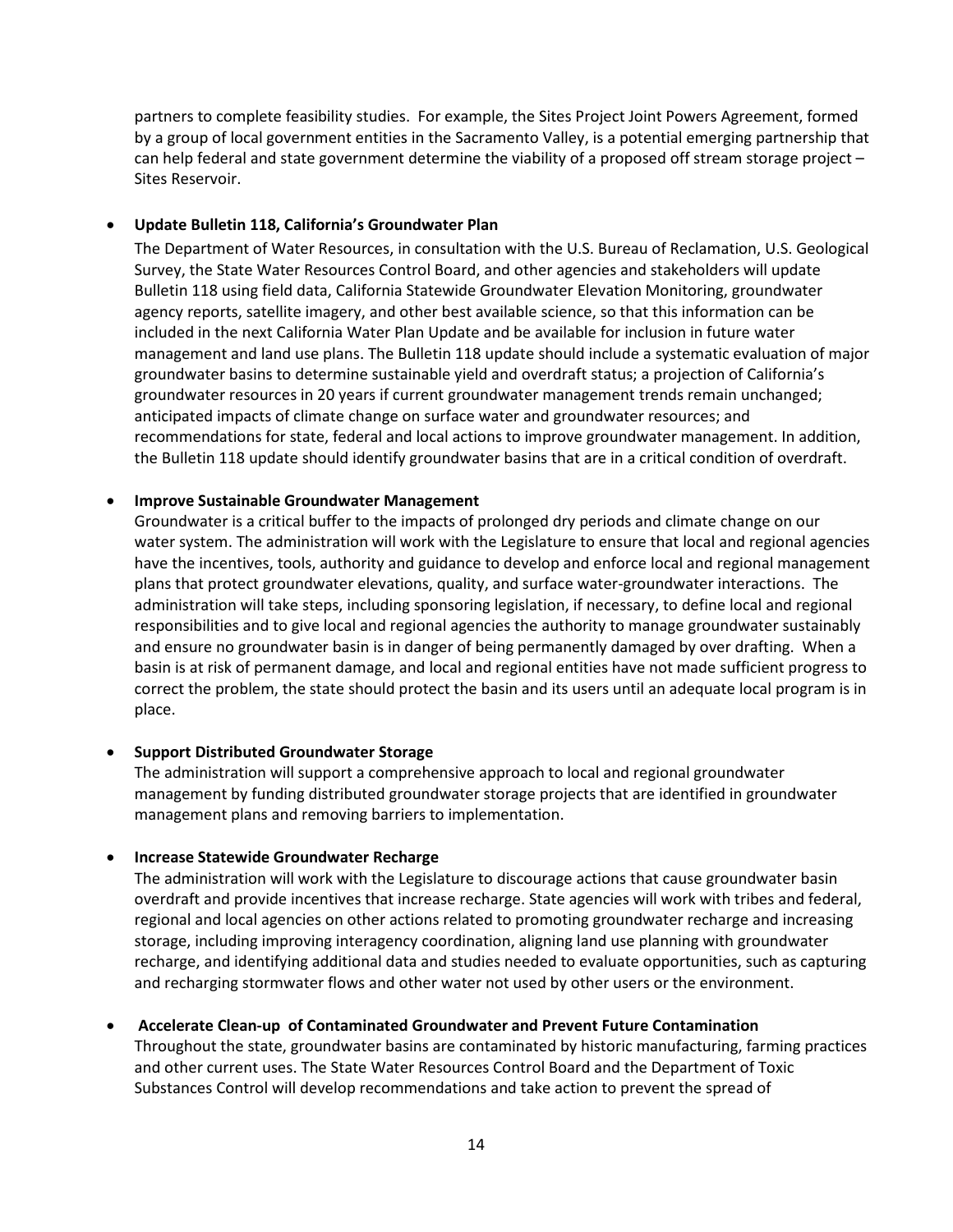<span id="page-18-0"></span> Control Board will continue to implement appropriate control measures to address these sources through contamination, accelerate cleanup, and protect drinking water in urban areas. The State Water Resources its water quality permitting authority.

#### **7. PROVIDE SAFE WATER FOR ALL COMMUNITIES**

 All Californians have a right to safe, clean, affordable and accessible water adequate for human consumption, cooking, and sanitary purposes. Disadvantaged communities, in particular, often struggle to provide an adequate standards, pollution, aging infrastructure, lack of funding for basic infrastructure, lack of funding for ongoing operation and maintenance, and unreliable supplies resulting in service interruptions are among the most common. Programs designed to protect the quality of our waters for drinking and other uses are housed in multiple agencies, reducing their effectiveness and ability to meet communities' needs. supply of safe, affordable drinking water. The reasons for this are numerous: changes in drinking water quality

#### • **Consolidate Water Quality Programs**

 The administration is pursuing consolidation of the drinking water and surface and groundwater quality programs into a single agency to achieve broader program efficiencies and synergies that will best position the state to respond to existing and future challenges. This initiative will also better restore and protect water quality and public health for disadvantaged communities.

#### • **Provide Funding Assistance for Vulnerable Communities**

 The administration will work with the Legislature to establish a stable, long-term funding source for provision of safe drinking water and secure wastewater systems for disadvantaged communities. The wastewater, including regional consolidation, and to develop, design, implement, operate and manage funding will be made available through a framework of statutory authorities for the state, tribes, regional organizations, and county agencies that will assess alternatives for providing safe drinking water and these systems for small disadvantaged communities impacted by contaminated drinking water and lack of sanitary wastewater infrastructure.

#### • **Manage the Supply Status of Community Water Systems**

 The state will identify drought-vulnerable public water systems and monitor the status of these systems for the communities when needed. The state will also work with local governments and agencies to to help prevent or mitigate any anticipated shortfalls in supply and to secure alternative sources of water identify drought-vulnerable areas served by domestic wells and collaborate to prevent or mitigate any anticipated shortfalls.

#### **8. INCREASE FLOOD PROTECTION**

 economy. More than 7 million people and \$580 billion in assets are exposed to flood hazards in the state and the lack of sufficient and stable funding for flood management exacerbates the state's risk. California's exposure to flood risk presents an unacceptable threat to public safety, infrastructure, and our

 become isolated or interrupted, vast agricultural areas are rendered unproductive, and water supplies are threatened or impacted. The effects of climate change on the state's water runoff patterns will magnify these When California floods, public safety and health is endangered, critical infrastructure is damaged, vital services challenges. Actions by state, local, tribal and regional governments, however, can reduce flood risks and improve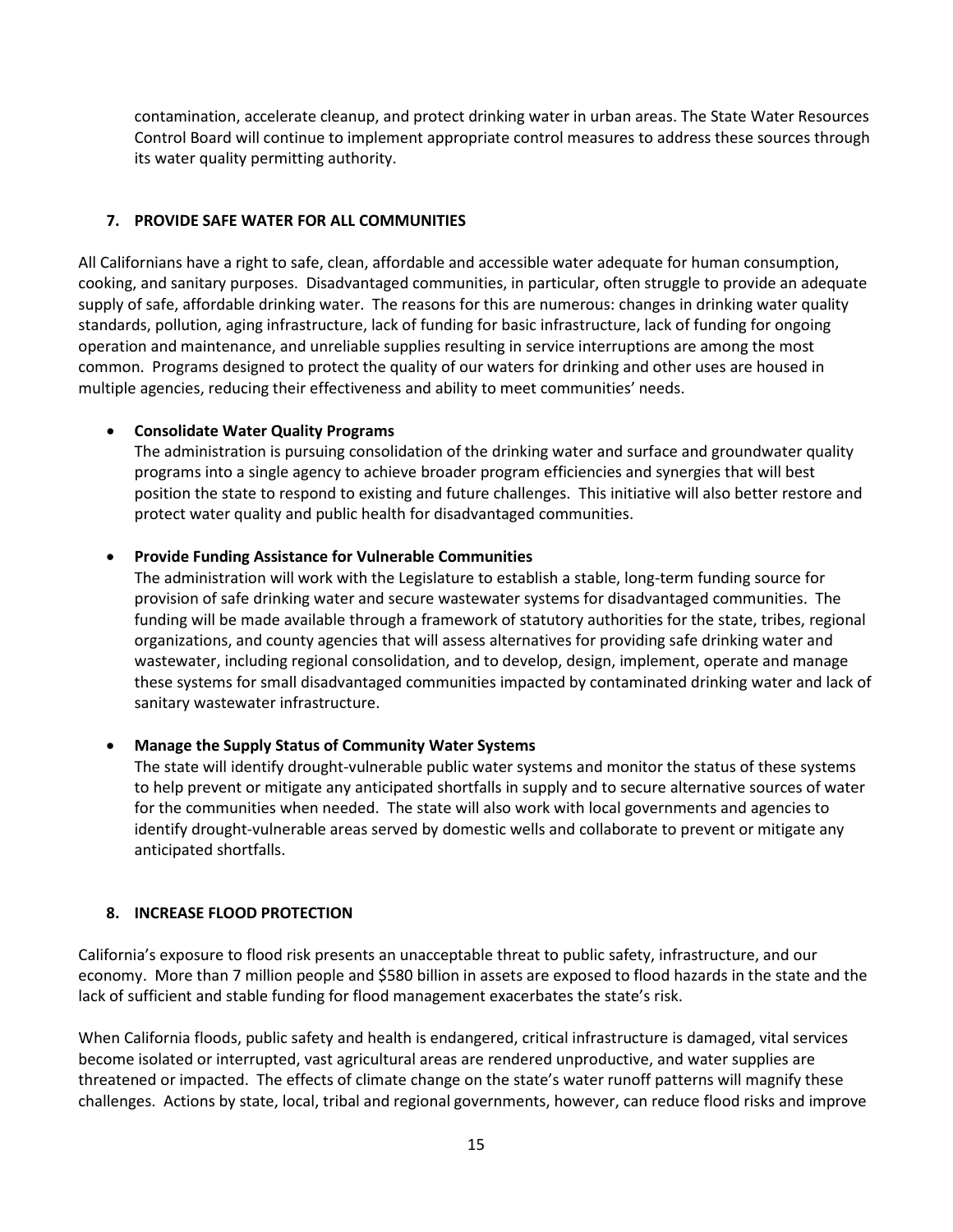the state's preparedness and resiliency when flooding inevitably occurs. Flood projects done in an integrated, regionally-driven way can also achieve multiple benefits. It is possible through collaborative planning efforts to increase water supply reliability, conserve farmlands, and restore ecosystems. integrate our flood and water management systems, and implement flood projects that protect public safety,

#### • **Streamline and Consolidate Permitting**

 The administration will convene a task force of federal, state and local permitting and flood management agencies, to develop a programmatic regulatory permitting process to replace current site-by-site mitigation as a means to expedite planning. mitigation requirements and expedite permitting of critical maintenance activities and flood system improvement projects. The effort to streamline and consolidate will also incorporate regional advanced

#### • **Create a Delta Levee Assessment District**

 Resources, will sponsor legislation establishing a Sacramento-San Joaquin River Delta levee assessment district with authority to collect fees needed to repair and maintain more than 1,000 miles of Delta levees, many of them privately constructed before modern engineering standards were in place. The administration, in consultation with the Delta Protection Commission and the Department of Water

#### • **Improve Access to Emergency Funds**

 Governor's Office of Emergency Services' ability to advance funds for flood response efforts in close coordination with the Department of Water Resources. The administration will sponsor legislation revising the California Disaster Assistance Act to enhance the

#### • **Better Coordinate Flood Response Operations**

 The Governor's Office of Emergency Services, working in coordination with the Department of Water Resources, the U.S. Army Corp of Engineers, and others, will develop and implement a common in an emergency will use to establish joint field incident commands for flood operations and other interagency protocol that all jurisdictions and agencies at all levels of government operating in the Delta emergency response functions.

#### • **Prioritize Funding to Reduce Flood Risk and Improve Flood Response**

 An estimated \$50 billion is needed to reduce flood risk statewide. The administration will focus on the highest risk areas and develop proposals to fund projects through a combination of financing options.

#### • **Identify State Funding Priorities for Delta Levees**

 part of the State Plan of Flood Control and non-project levees. The Delta Stewardship Council, in consultation with the Department of Water Resources, the Central Valley Flood Protection Board, the Delta Protection Commission, local agencies, and the California Water Commission, should develop funding priorities for state investments in Delta levees. These priorities will be consistent with the provisions of the Delta Reform Act in promoting effective, prioritized strategic state investments in levee operations, maintenance, and improvements in the Delta for both levees that are a

#### • **Encourage Flood Projects That Plan for Climate Change and Achieve Multiple Benefits**

 State agencies engaged in planning and implementing flood projects, such as those outlined in the Central Valley Flood Protection Plan, will factor in the effects of climate change as well as pursue projects that provide the greatest number of benefits in addition to flood and public safety. Projects should be developed in a manner that anticipates the extremes that are predicted to worsen due to climate change, and pursue multiple benefits as a climate adaptation strategy like increasing water supply reliability,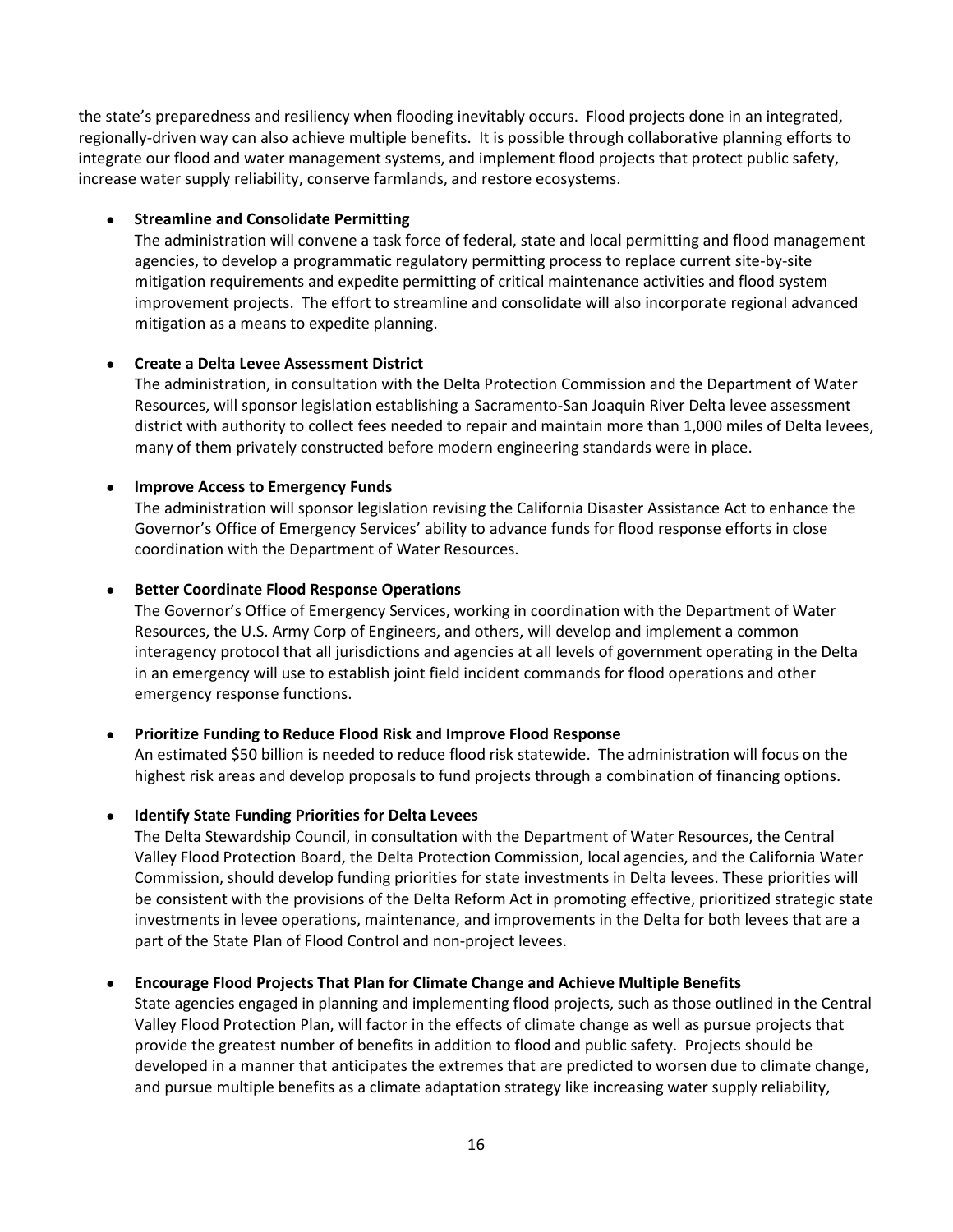<span id="page-20-0"></span> giving rivers more room to move through widening floodways, conserving farmlands, and restoring ecosystems.

#### **9. INCREASE OPERATIONAL AND REGULATORY EFFICIENCY**

 Efficiently operating the State Water Project and Central Valley Project, while complying with the requirements of state and federal endangered species acts and operating consistent with the conditions of water rights, contracts to cover a broad range of conditions, do not reflect the entire Delta watershed, nor do they effectively integrate all of the activities that other agencies and organizations are undertaking to improve the ecosystem. and other entitlements, is a delicate balancing act. Current coordination efforts, while longstanding and intended

• **Prepare for 2014 and Beyond Through Better Technology and Improved Procedures** 

 facilities, and habitat restoration projects to improve water supply and fishery conditions. The goals are actions in subsequent years. Better technology can result in improved coordination and more accurate data for decision making. Examples of better technology and improved coordination include but are not The administration will work with federal and regional counterparts to improve coordination of operations of all major water supply (storage facilities and direct diversions), flood control, hatchery to improve water project near-term operational flexibility for water year 2014 and build upon those limited to the following:

- Improve data availability, communication procedures, and analytical methods used to monitor and communicate risks to listed fish species and to water supplies when making regulatory decisions associated with implementation of incidental take provisions in the existing biological opinions.
- • Develop a pilot project to test if a new index for Old River and Middle River reverse flows enables compliance with biological opinion requirements.
- • Develop and employ new turbidity models to improve real-time turbidity management in the south Delta.
- minimizing loss of salmon in the area of the Old River barrier and effects of the operations on water supply. • Analyze through the South Delta Science Collaborative associated operational approaches for
- the water project's intakes. • Develop a Delta smelt life cycle model to help manage operations to avoid entrainment of smelt at
- geographic distribution in the Delta), to improve the ability to protect fish populations while minimizing the impacts of fish protective measures on water project operations. • Implement a 3.5-year study to enhance and modernize Delta smelt monitoring (fish abundance and
- Work with federal agencies to improve coordination of hatchery fish releases with hydrologic conditions and water project operations to improve fish survival.
- forecasting and management associated with meeting water quality control objectives, to optimize • Improve state and federal interagency coordination and water contractor coordination on real-time project operations and avoid redirected fishery impacts.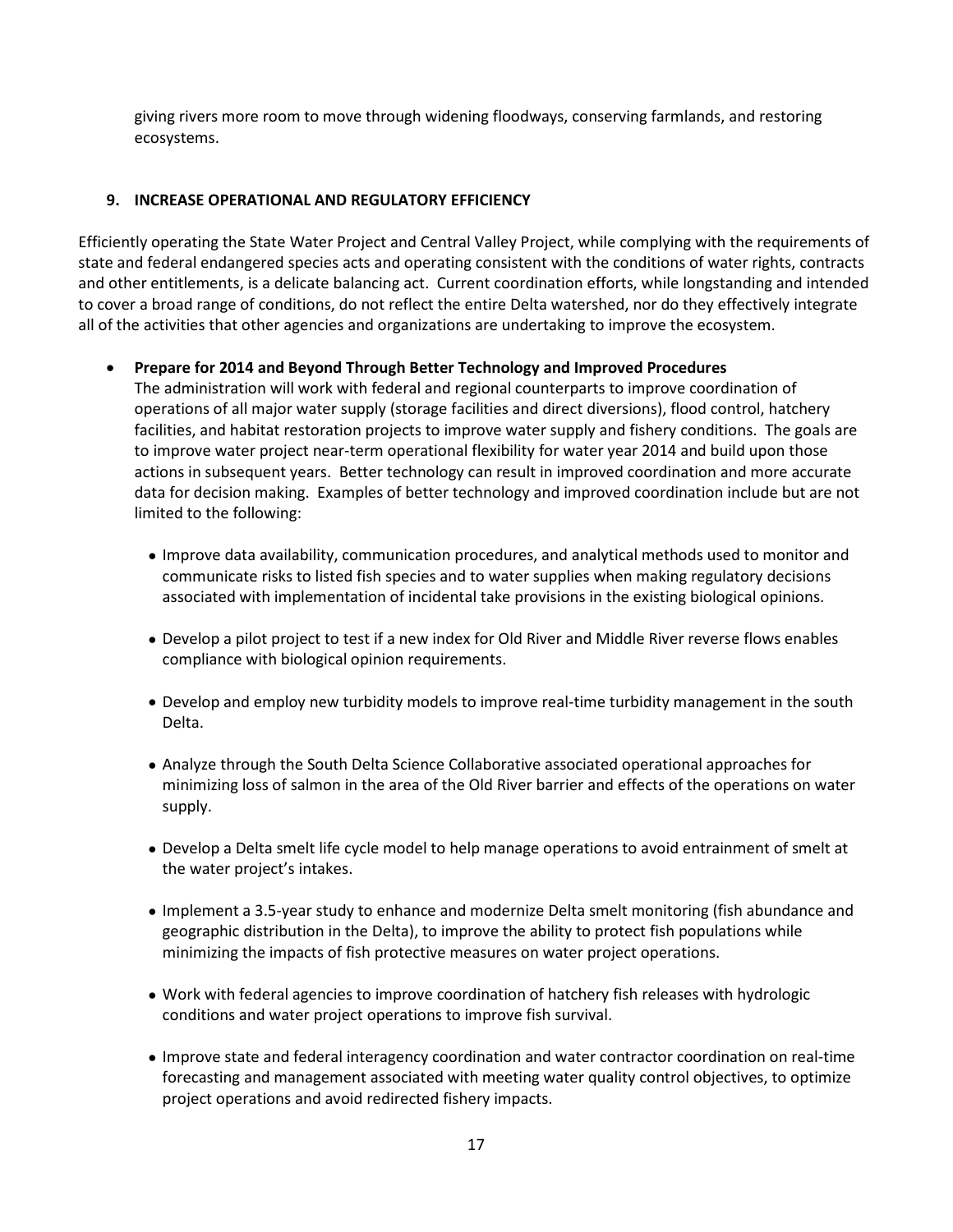<span id="page-21-0"></span>• Fund and revive the National Hydrological Dataset for California to improve high-quality framework geospatial data and the precision and accuracy of mapping and scientific studies.

#### • **Improve and Clarify Coordination of State Bay Delta Actions**

 with addressing these issues are the Delta Stewardship Council, Department of Water Resources, exercise regulatory authority related to these issues. There are also multiple water districts, private The problems affecting the Delta need to be addressed on multiple fronts, including habitat loss, export conveyance, water projects operations, pollution control, and flows. The principal state entities charged Department of Fish and Wildlife, and the State Water Resources Control Board. Several federal agencies parties, nongovernmental organizations and tribal communities with a profound stake in these issues.

 A coordinated approach to managing the Delta is essential to serve the needs of California's residents. State agencies will commit to using collaborative processes to achieve water supply, water quality and science, coordinated review under the California Environmental Quality Act, improved integration of ecosystem goals. This approach embraces enhanced sharing of data, consistent use of peer-reviewed related processes, and encouragement of negotiated resolutions.

- • The Delta Stewardship Council, Department of Water Resources, Department of Fish and Wildlife, assist each other, as appropriate, to complete respective efforts to improve Delta conditions. and the State Water Resources Control Board will ensure all relevant information is shared and will
- • State entities will encourage negotiated agreements among interested parties to implement flow and non-flow actions to meet regulatory standards and support all beneficial uses of water. State staff will participate in these processes to the maximum extent possible when requested.
- affected state entities, will meet regularly to review progress in coordination. • The Delta Stewardship Council's Implementation Committee, which includes leaders from all the
- Delta to implement the Delta Science Plan, committing resources and funding for shared science to achieve integrated, collaborative and transparent science to enhance water and • The administration will direct relevant agencies and departments to work with the Delta Science Program, the Interagency Ecological Program, and others conducting science in the natural resource policy and management decisions.

#### **10. IDENTIFY SUSTAINABLE AND INTEGRATED FINANCING OPPORTUNITIES**

 investments are not keeping pace with the need. Our infrastructure is aging, levees are in need of repair, resources and infrastructure. This plan includes actions that will require multiple funding sources. We have access private partnerships, and more. A better understanding of the variety and types of funds and financing available California has a long history of making sound financial investments in water resources. However, our current communities are without safe water, and our environment, farms and economy are suffering from unreliable and degraded water supplies. The effects of climate change will only accelerate the challenges facing our water to a variety of funding sources including federal grants and loans, general obligation bonds, revenue bonds, rate payer dollars, local initiatives, user fees, beneficiary fees, local and statewide taxes, private investment, publicfor water investment will help us to make the best, most efficient and sustainable uses of the funding available.